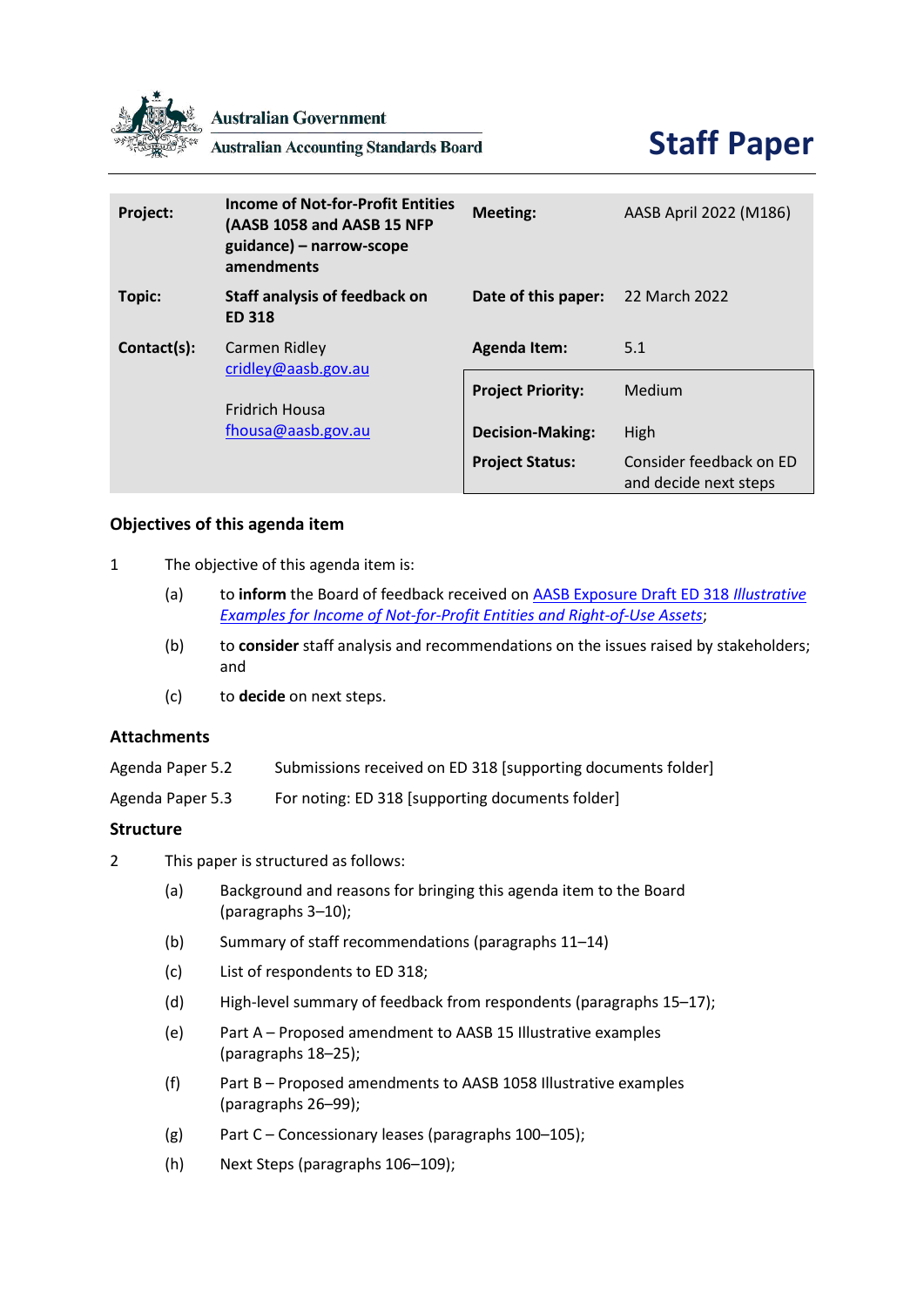- (i) [Appendix A: Revised amendments to AASB 15 example 7A;](#page-27-0) and
- (j) [Appendix B: Revised amendments to AASB 1058 example 3A.](#page-29-0)

## <span id="page-1-0"></span>**Background and reasons for bringing this agenda item to the Board**

## *Income of not-for-profit entities – Illustrative examples*

- <span id="page-1-1"></span>3 At its September and November 2021 meetings, the Board considered comments from stakeholders in the not-for-profit (NFP) sector following the implementation of AASB 15 *Revenue from Contracts with Customers* and AASB 1058 *Income of Not-for-Profit Entities*. [1](#page-1-2) Some stakeholders were concerned that the analysis and accounting treatment in the cash scholarship endowment example in Illustrative example 3A accompanying AASB 1058 potentially was unclear. These stakeholders suggested that the example may lead to diversity in recognising a financial liability because the example does not explain sufficiently whether recognition of a financial liability is required for any funding received by an entity that is subsequently directed to other recipients and income recognised for the portion of the funding retained.
- 4 Stakeholders also noted concerns about the diversity of practice in accounting for upfront fees received by NFP entities. Where the NFP entity recognises revenue within the scope of AASB 15 and a non-refundable upfront payment is charged to the customer, AASB 15 paragraphs 22–30, B48–B51 and F20–F27 require an entity to assess whether the upfront fees relate to the transfer of a promised good or service. If the upfront fees relate to a transfer of goods or services, revenue is recognised over the time the service or goods are provided, rather than on receipt of the funds. Stakeholders raised this issue from the perspective of diversity in practice, where:
	- (a) some entities are deferring revenue (and recognising a contract liability in accordance with AASB 15); and
	- (b) other entities are continuing to recognise revenue on receipt of fees which, prima facie, look very similar.

Stakeholders also indicated that the principle of deferral is confusing to boards, management committees, members and other users as the amounts received are not refundable. Stakeholders requested further guidance to clarify the principle and why a contract liability is recognised when the funds will never be repaid.

5 The Board considered the stakeholder comments and assessed with reference to the *AASB Not-for-Profit Entity Standard-Setting Framework*. Whilst the original conclusions in the Illustrative example 3A in AASB 1058 are appropriate, the Board decided to propose amending the example to clarify the conclusion further and adding an example to illustrate a contrasting scenario. The Board also decided to propose adding an Illustrative example to AASB 15 to address the issues that stakeholders raised regarding upfront fees received that are in the scope of AASB 15. The Board decided not to propose amendments to AASB 15 and AASB 1058 regarding other comments received from stakeholders. The Board will consider the feedback in the forthcoming post-implementation review (PIR) of AASB 1058 and guidance for NFP entities in AASB 15. As part of the narrow-scope project, the AASB staff also prepared additional educational material to assist with applying these Standards.

## *Concessionary leases*

6 AASB 2018-8 *Amendments to Australian Accounting Standards – Right-of-Use Assets of Notfor-Profit Entities* provided an optional exemption from the initial fair value measurement

<span id="page-1-2"></span><sup>1</sup> [Minutes of the AASB meeting on 8-9 September 2021,](https://aasb.gov.au/media/5l2ptuyt/approvedaasbminutesm183sept21.pdf) [Minutes of the AASB meeting on 10-11 November 2021.](https://aasb.gov.au/media/tvjl3hbs/aasbapprovedminutesm184_nov21.pdf)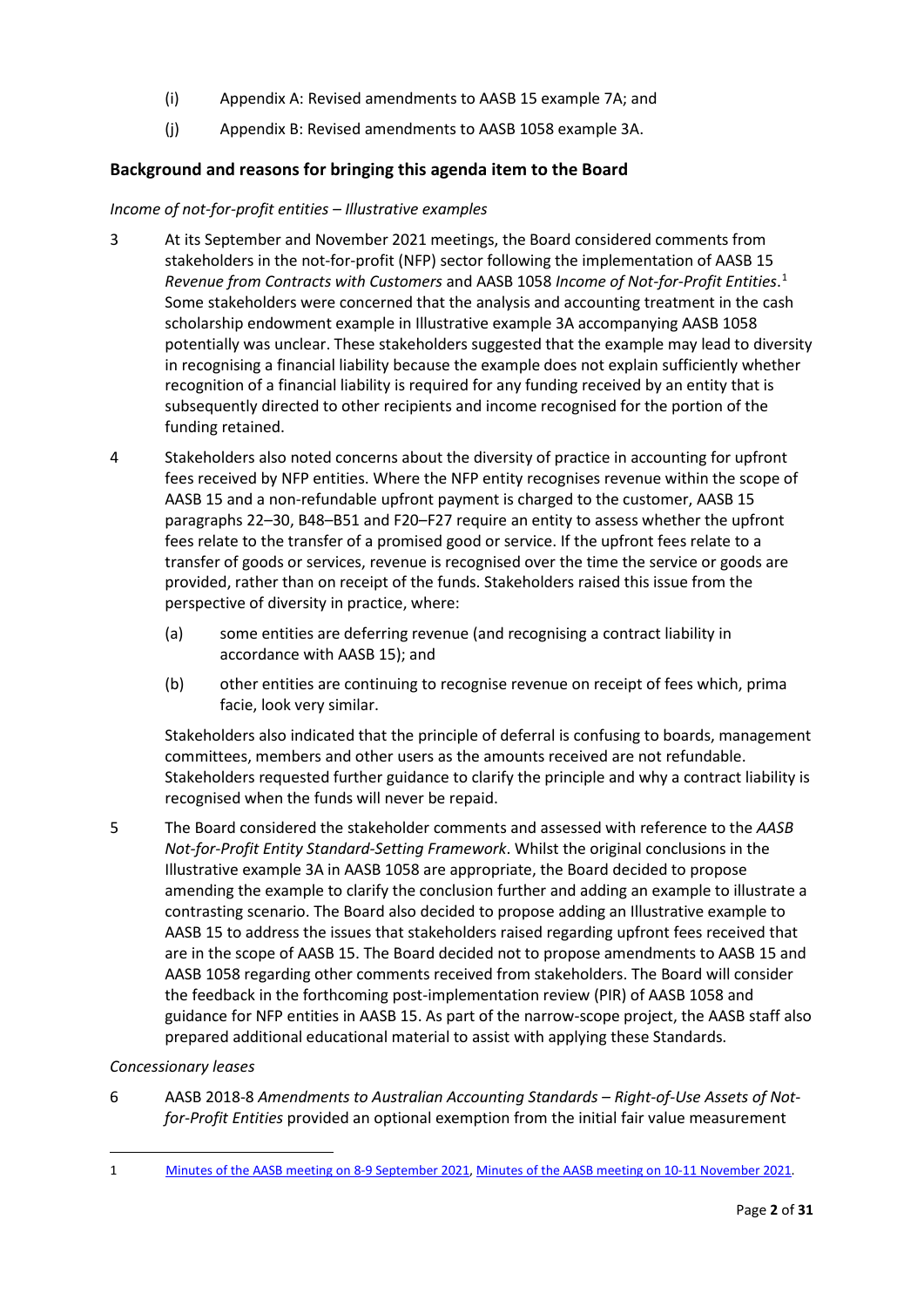requirement and allowed NFP entities to elect to measure right-of-use (ROU) assets arising under concessionary leases at cost. The Board indicated that the accounting policy choice to measure such ROU assets at cost is only a temporary exemption from the initial fair value requirement. The Board noted that it would reassess the initial measurement requirement for ROU assets under concessionary leases in the future.

- 7 At its November 2021 meeting, the Board considered feedback from NFP private sector stakeholders that uncertainty exists whether fair value information needs to be obtained for concessionary leases. This uncertainty exists because it is unclear whether the Board would be likely to require the retrospective application of the initial fair value requirement if it decides in the future to remove the accounting policy choice. The Board considered stakeholders' comments and decided to propose to retain the accounting policy choice to initially measure ROU assets arising under concessionary leases at cost on an ongoing basis to provide certainty to NFP private sector lessees.
- 8 Regarding NFP public sector lessees, the Board considered that a decision about the initial measurement of ROU assets arising under concessionary leases be deferred until the discussion of additional guidance on measuring the fair value of such ROU assets. The Board decided to consider outcomes of the concessionary leases part of the IPSASB's current Leases project and the AASB's forthcoming Exposure Draft proposing modifications to AASB 13 for NFP public sector entities before reconsidering the application of fair value for concessionary leases in the NFP public sector.
- 9 The Board noted concerns raised by public sector stakeholders regarding the difficulty of measuring the fair value of historical concessionary leases. However, the Board decided not to propose grandfathering existing concessionary leases from a possible future fair value requirement unless it decides to remove the accounting policy choice to initially measure ROU assets arising under concessionary leases at cost.
- <span id="page-2-0"></span>10 In January 2022, the Board issued AASB Exposure Draft ED 318 for comment. Comments were due by 11 March 2022.

## <span id="page-2-1"></span>**Summary of staff recommendations**

- <span id="page-2-2"></span>11 Staff recommend in respect of the Illustrative examples in AASB 15:
	- (a) that example 7A, as outlined in [Appendix A: Revised amendments to AASB 15](#page-27-0)  [example 7A](#page-27-0) to this paper, be added to the Australian Illustrative examples for Notfor-Profit Entities accompanying AASB 15;
	- (b) a comment noted in paragraph [24\(c\)](#page-6-1) be added to staff FAQs 11 and 12 to clarify that the examples illustrate the specific application of AASB 15 example 7A.
- <span id="page-2-3"></span>12 Staff recommend in respect of Illustrative examples in AASB 1058:
	- (a) to proceed with the further work to improve the illustrative example whilst considering the feedback on ED 318 proposals suggested by the stakeholders;
	- (b) not to proceed with the proposals as outlined in ED 318. Instead, use the example as currently worded in AASB 1058 as a base to incorporate changes recommended by staff in paragraphs [47](#page-12-0)[–99](#page-22-0) (and listed in [\(c\)–](#page-2-3)[\(i\)](#page-3-1) below) to reflect feedback on ED 318 as appropriate as outlined in [Appendix B: Revised amendments to AASB 1058](#page-29-0)  [example 3A;](#page-29-0)
	- (c) to clarify considerations relevant for principal versus agent assessment and the trigger for the consideration of derecognition criteria in AASB 9 in the existing example 3A;
	- (d) to clarify in the existing example 3A the considerations to be taken into account when assessing the existence of the financial liability, specifically regarding the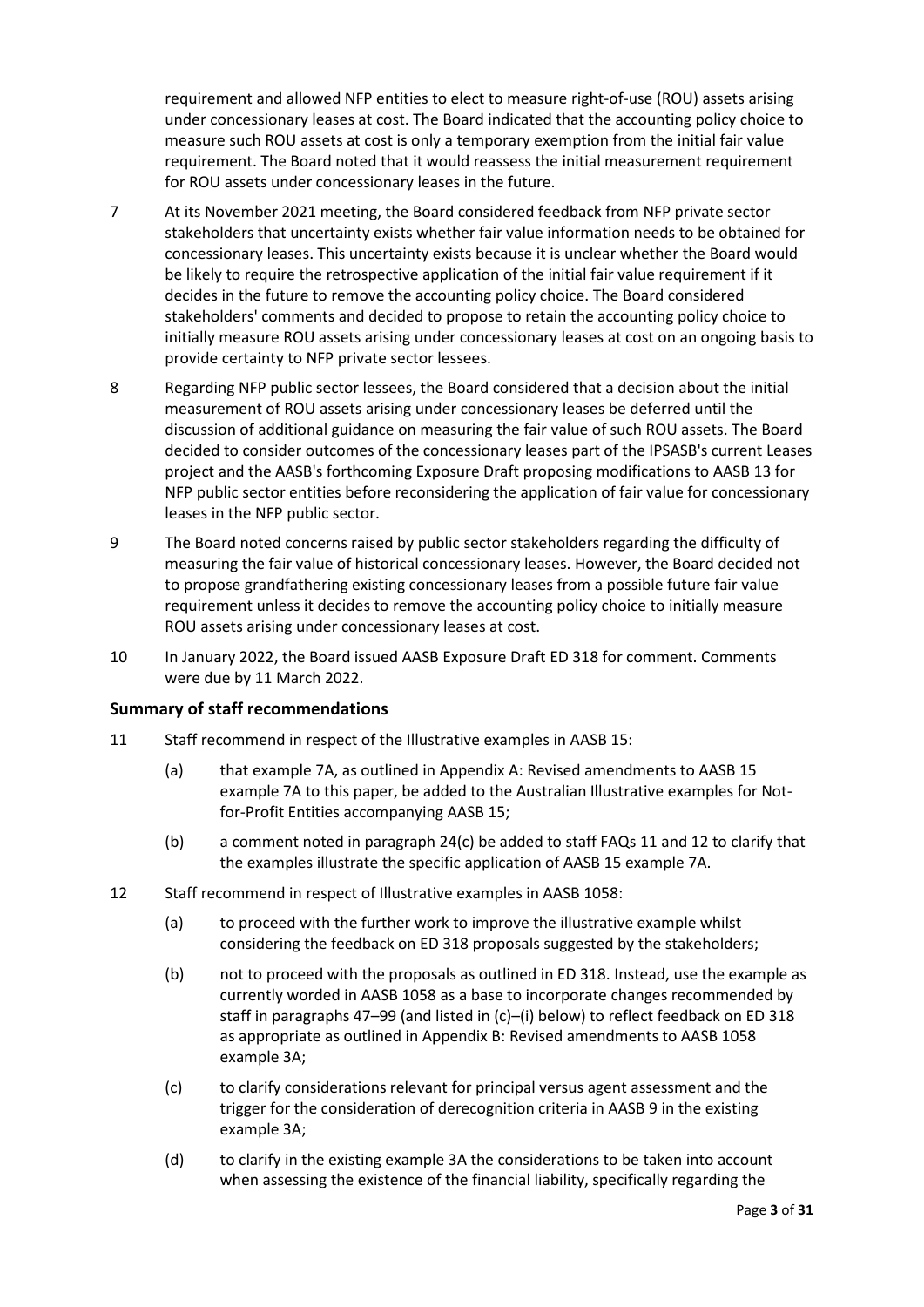definition of the financial liability being contractual obligation to deliver cash to another party;

- (e) to extend the current reference "Chapter 3 'Recognition and derecognition" in existing example 3A to include steps for entities to consider in the derecognition assessment;
- (f) to include a high-level overview of financial liability derecognition considerations to enhance the existing example 3A including the conclusion that the settlement of the liability would not have profit or loss impact unless there is a difference between the carrying amount and consideration paid;
- (g) not to proceed further with proposed example 3A.2;
- (h) no changes to the other examples be made other than editorial clarification to ensure the scenario in example 3B remains intact if needed and to defer wider review of existing illustrative examples to the PIR;
- (i) incorporate the proposed amendments in section "Accounting treatment" in the first paragraph on page 11 of ED 318 into the existing example 3A.
- <span id="page-3-1"></span>13 Staff recommend in respect of concessionary leases:
	- (a) to proceed with proposals as exposed in ED 318 and not to amend the proposals in respect of public sector ROU assets from concessionary leases.
- <span id="page-3-0"></span>14 Staff recommend issuing a fatal-flaw review draft with a comment period of two weeks.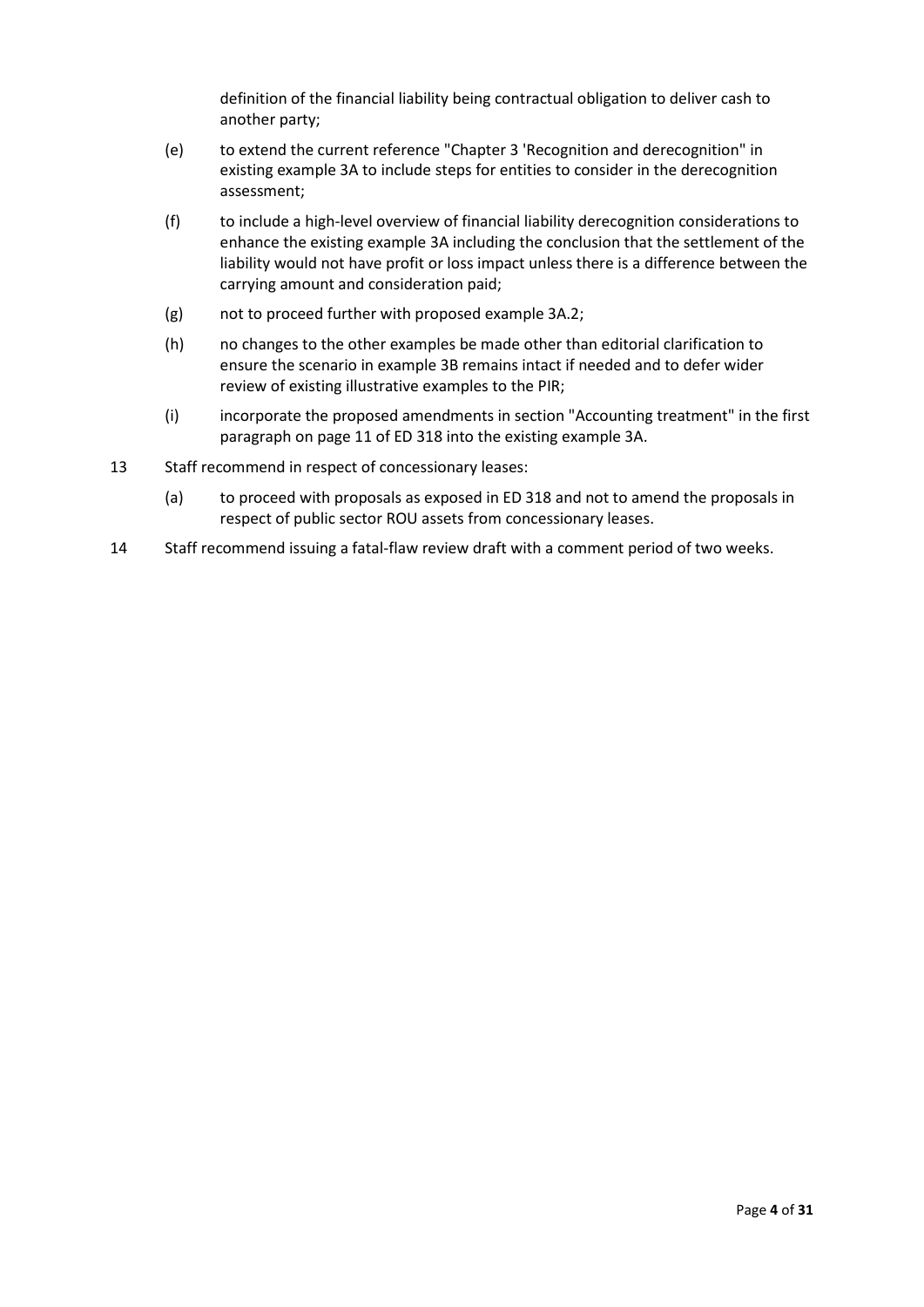## <span id="page-4-0"></span>**List of respondents to ED 318[2](#page-4-3)**

| Category                                  | <b>Respondent</b>                                                                                             |
|-------------------------------------------|---------------------------------------------------------------------------------------------------------------|
| 6 - Professional Services                 | <b>BDO</b>                                                                                                    |
| firms                                     | Ernst & Young (EY) [verbal feedback] <sup>3</sup>                                                             |
|                                           | Deloitte                                                                                                      |
|                                           | <b>KPMG</b>                                                                                                   |
|                                           | Nexia                                                                                                         |
|                                           | PricewaterhouseCoopers (PwC)                                                                                  |
| 1 - Professional Bodies                   | Chartered Accountants Australia & New Zealand/CPA Australia<br>(CAANZ & CPA) – joint submission               |
| 1 - Regulators                            | Australian Charities and Not-for-profits Commission (ACNC)                                                    |
| 1 - Public Sector Audit<br><b>Offices</b> | Australasian Council of Auditors General (ACAG) – representative<br>body submission                           |
| 1 - Public Sector Preparers               | Heads of Treasuries Accounting and Reporting Advisory Committee<br>(HoTARAC) - representative body submission |

## <span id="page-4-1"></span>**High-level summary of feedback from respondents[4](#page-4-5)**

- <span id="page-4-2"></span>1[5](#page-4-6) Half<sup>5</sup> of the respondents to ED 318 supported the proposed amendment to AASB 15 Illustrative examples. The remaining respondents recommended that any changes to the
- <span id="page-4-3"></span>2 Staff encouraged stakeholders to provide feedback at various outreach events, including Staff education webinar on 2 March 2022, Not-for-Profit Project Advisory Panel on 8 March 2022 and ACNC Adviser Forum on 16 March 2022.
- <span id="page-4-4"></span>3 EY were supportive of concessionary leases proposals for both NFP private and public sector. In respect of Example 7A, they considered proposals too generic as the requirements are already in the Standard and therefore not providing much additional value and suggested to amend and apply to a particular type of the entity (and possibly different to the school's scenario in Staff FAQs), for example clubs, professional body, gym, union membership. They also recommended to consider including the Staff FAQs on the upfront fees from as illustrative examples in the Standard.

Regarding proposed Examples 3A.1 and 3A.2, EY recommended to consider whether the proposed amendments at this stage provide sufficient value-add whether should be considered as part of PIR especially if the proposals would attract diverse feedback. They have following concerns with the proposed amendments:

- cash scholarship scenario to use at student's discretion is unrealistic and the AASB should consider adding conditions such as requirement to enrol a class, use for accommodation and study-related activities. Such scenario would then however needs to be considered whether in scope of AASB 15;
- clarification is warranted in respect of the term "as directed by alumnus" as it is not clear whether the university is in the position of agent instead of principal;
- clarification required why the financial liability has been recognised at inception in the same amount as the asset amount (and not discounted) unless the financial liability include demand-feature;
- clear articulation of the meaning "unless another Standards addresses the accounting for the difference, such as the "day one gain/loss" requirements in AASB 9" in the context of illustrated example;
- an example illustrating non-financial obligation referred to in AASB 132.20a would be more practical.
- <span id="page-4-5"></span>4 This paper uses the following terms to describe the extent to which particular feedback was provided by respondents:

| Term       | Extent of response among respondents              |
|------------|---------------------------------------------------|
| Almost all | all expect a very small minority                  |
| Most       | a large majority, with more than a few exceptions |
| Many       | a small majority or large minority                |
| Some       | a small minority, but more than a few             |
| A few      | a very small minority                             |

<span id="page-4-6"></span>5 ACNC, PwC, ACAG, Deloitte and HoTARAC.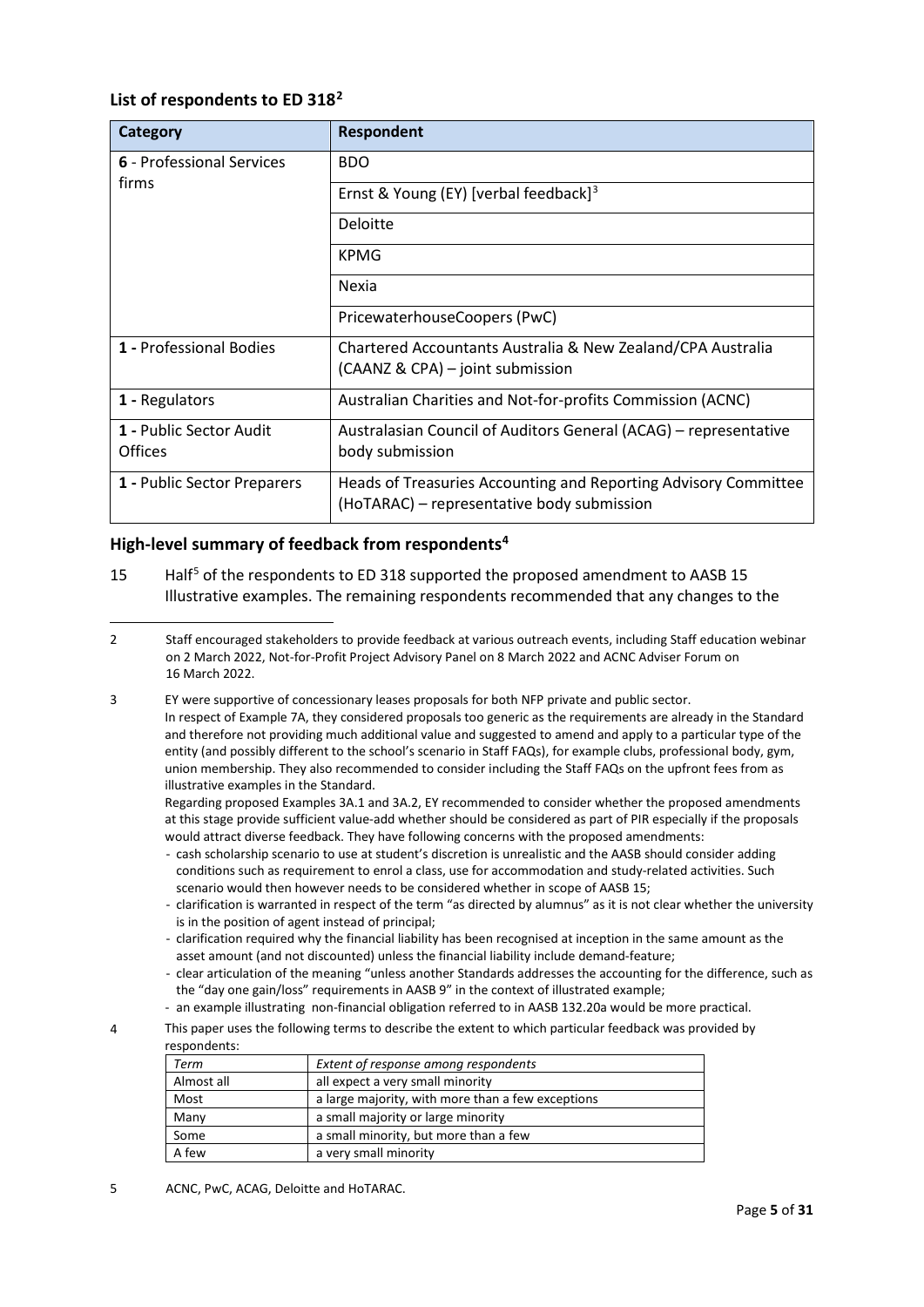Standard be dealt with as part of the forthcoming PIR. Generally, the respondents did not have any issues with the recognition and measurement concepts illustrated; some respondents provided additional feedback, which is considered in Part A – [Proposed](#page-5-2)  [amendment to .](#page-5-2)

- <span id="page-5-9"></span>1[6](#page-5-3) Most<sup>6</sup> (8 of the 10) respondents to ED 318 did not support the proposed amendment to AASB 1058 Illustrative example 3A and noted several concerns with the illustrated scenario and accounting analysis. Also, six of the respondents noted these were not desirable at this time and recommended considering any amendments as part of PIR. In contrast, four respondents supported amending Example 3A at this time. This feedback is considered in Part B – [Proposed amendments to AASB 1058 Illustrative examples.](#page-7-1)
- <span id="page-5-0"></span>1[7](#page-5-4) Almost all<sup>7</sup> (9 of the 10) respondents agreed with the Board's decision regarding the ROU assets arising from concessionary leases for NFP private sector entities. [8](#page-5-5) One respondent (HoTARAC) disagreed with the decision to defer the decision regarding NFP public sector ROU assets arising from concessionary leases. Further details of the feedback are provided in Part C – [Concessionary leases.](#page-23-1)

## <span id="page-5-2"></span>**Part A – Proposed amendment to AASB 15 Illustrative examples**

## *Illustrative Example 7A*

- <span id="page-5-1"></span>18 As noted in paragraph [15,](#page-4-2) respondents were evenly split between those:
	- (a) supporting the proposed amendment to AASB 15 Illustrative example  $7A<sup>9</sup>$  $7A<sup>9</sup>$  $7A<sup>9</sup>$  and;
	- (b) recommending that changes to AASB 15 be deferred until the PIR.<sup>[10](#page-5-7)</sup>
- 19 The respondents recommending deferral of the amendments to the PIR noted that the example was generic and did not provide any additional guidance to that already included in AASB 15. However, these respondents did not note any fundamental issues with applying recognition and measurement principles illustrated in the proposed amendment.
- 20 Four<sup>[11](#page-5-8)</sup> respondents provided additional feedback on drafting. This feedback is incorporated into the revised example shown in [Appendix A: Revised amendments to AASB 15 example 7A](#page-27-0) to this paper as follows:
	- (a) the fixed nature of the contract may indicate that this is only relevant for fixed contracts, and therefore, the facts have been changed to ongoing services;
	- (b) change made due to a respondent comment that the terminology should be consistent with AASB 15 to avoid ambiguity;
	- (c) change made to reflect that fund provider needs only the ability to enforce;
	- (d) changes to further clarify why the fee is treated as an advance payment of future services per recommendation by respondent. The term of revenue recognition has been updated to reflect the removal of the fixed term contract.

## **Staff analysis and recommendation**

21 Staff considered the feedback received from stakeholders that the example is too generic. Staff note that the proposed amendments to the example were to address earlier feedback that the existing staff FAQ was too specific as the FAQ was perceived to be only applicable to

<span id="page-5-3"></span><sup>6</sup> ACAG, Deloitte, EY, Nexia, PwC, KPMG, CAANZ & CPA, BDO

<span id="page-5-4"></span><sup>7</sup> ACNC, Nexia, PwC, ACAG, KPMG, CAANZ & CPA, BDO, Deloitte, EY

<span id="page-5-5"></span><sup>8</sup> ACAG did not comment on the questions in relation to NFP private sector entities

<span id="page-5-6"></span><sup>9</sup> ACNC, ACAG, PWC, Deloitte and HoTARAC

<span id="page-5-7"></span><sup>10</sup> Nexia, CAANZ & CPA, KPMG, BDO and EY

<span id="page-5-8"></span><sup>11</sup> ACAG, KPMG, PWC and Nexia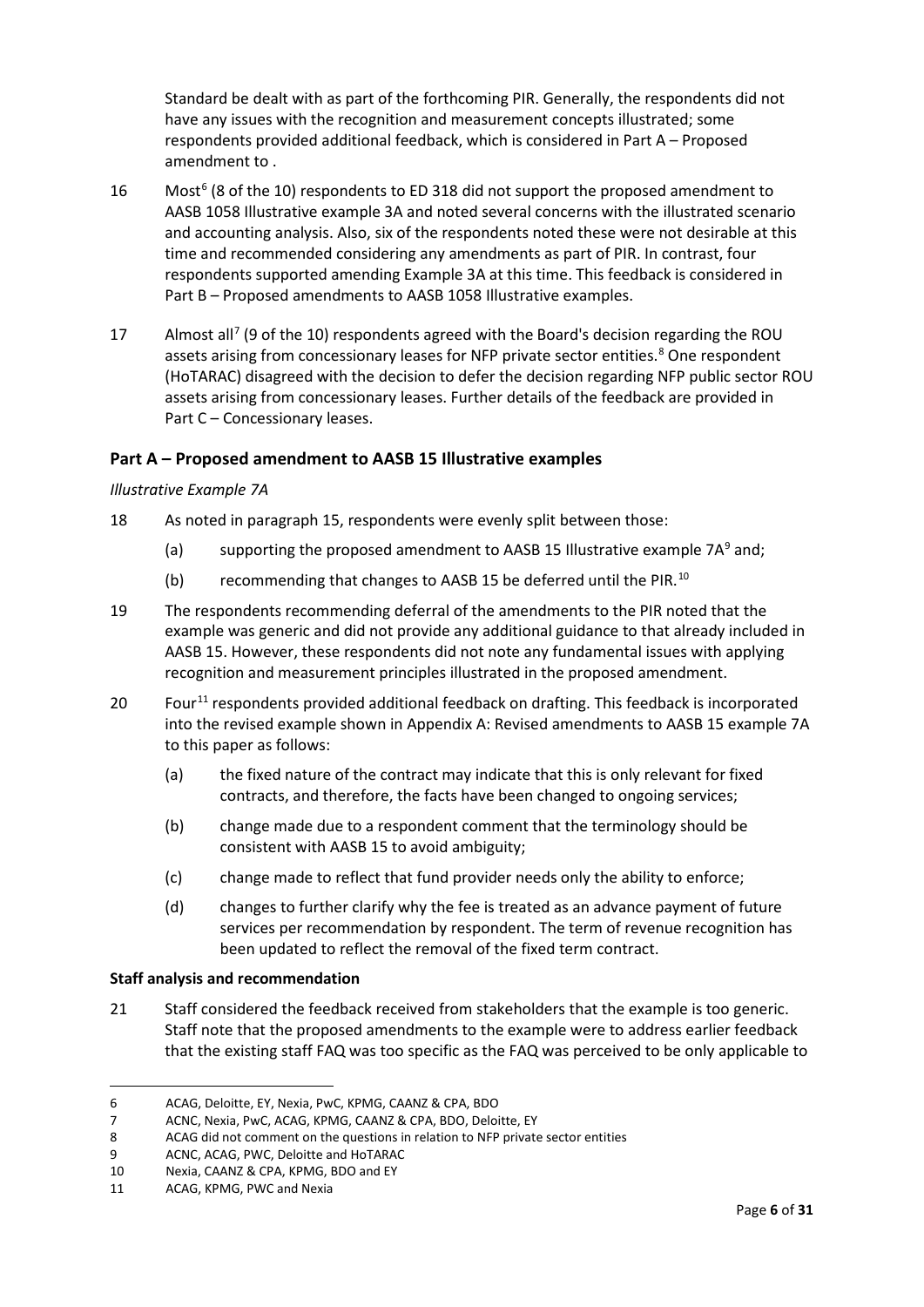private schools. Staff consider that the generic example will assist those NFP entities with limited access to technical accounting resources in implementing the requirements of AASB 15 regarding upfront fees, regardless of the entity type.

- 22 Staff have also considered drafting and editorial suggestions noted by some stakeholders and updated the proposed Illustrative example 7A. The revised wording is provided in Appendix A to this paper.
- <span id="page-6-2"></span>23 Based on the above analysis, staff recommend that example 7A, as outlined in Appendix A to this paper, be added to the Australian illustrative examples for NFP Entities accompanying AASB 15.

## **Question for Board members**

Q1 Do Board members agree with the recommendation in paragrap[h 23](#page-6-2) that revised illustrative example 7A, as outlined in Appendix A to this paper, be added to AASB 15 Illustrative examples? If the Board does not agree with the staff recommendation, how would the Board like to proceed concerning illustrative example 7A?

## *AASB Staff FAQ 11 and FAQ 12*

- 24 Five respondents<sup>[12](#page-6-3)</sup> provided recommendations concerning the existing staff FAQ 11 and FAQ 12 on upfront fees in private schools, which are summarised below:
	- (a) **Option 1**: withdraw staff FAQs 11 and 12;
	- (b) **Option 2**: incorporate staff FAQs 11 and 12 into AASB 15 as additional Illustrative examples; and
	- (c) **Option 3**: add a comment in staff FAQs 11 and 12 to clarify that these examples are a specific application of illustrative example 7A in AASB 15, for example, adding the following comment: "these examples illustrate a specific application of AASB 15 Example 7A to private schools".

## <span id="page-6-1"></span>**Staff analysis and recommendation**

- <span id="page-6-0"></span>25 Staff have considered alternatives for the existing staff FAQs and, given the short-term nature of this project, recommend Option 3 outlined in paragraph 24(c) above to add a comment to FAQs 11 and 12 to note that these are a specific application of Example 7A of AASB 15. This option allows all guidance and staff educational material to be retained and provide a link between the examples. Staff do not recommend the remaining options for the following reasons:
	- (a) Option 1: withdrawing staff FAQs 11 and 12 would remove guidance that is useful to a particular sector and provide more detailed guidance about a specific transaction; and
	- (b) Option 2: incorporating FAQs 11 and 12 into AASB 15 would make changes to the accompanying sections of AASB 15. Whilst the Illustrative examples are not part of AASB 15, the Board would need to consider whether any change should go through due process, which would not be in accordance with the short-term nature of this project.

<span id="page-6-3"></span>Staff also note that the PIR would include a review of the location and content of staff FAQs about income of NFP entities.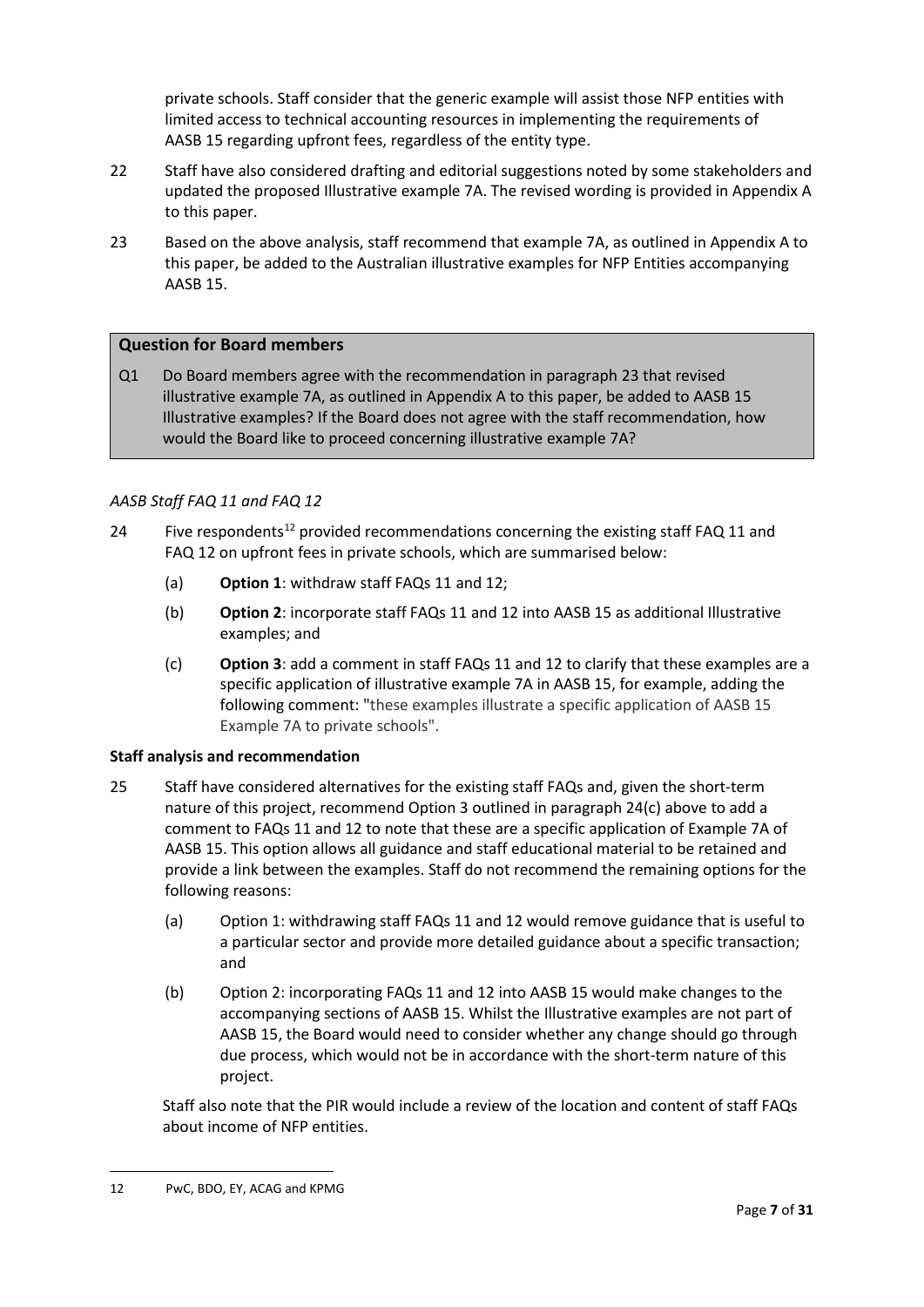## **Questions for Board members**

Q2 Do Board members agree with the recommendation in paragrap[h 25](#page-6-0) that a comment noted in paragraph [24\(c\)](#page-6-1) be added to staff FAQs 11 and 12 to clarify that the examples illustrate the specific application of AASB 15 example 7A (Option 3)? If not, how would the Board members like to proceed with the existing staff FAQs 11 and 12?

## <span id="page-7-1"></span>**Part B – Proposed amendments to AASB 1058 Illustrative examples**

## *Timing of any amendments to AASB 1058*

- <span id="page-7-0"></span>26 As noted in paragraph [16,](#page-5-9) most (8 of the 10) of the respondents to ED 318 did not support the proposed amendment to Illustrative example 3A of AASB 1058. They noted several concerns with the illustrated scenario and accounting analysis. Further, concerning the timing of any amendment:
	- (a) six<sup>[13](#page-7-2)</sup> of the respondents did not support making amendments at this time and recommended considering any amendments as part of the PIR; whereas
	- (b) four<sup>[14](#page-7-3)</sup> respondents supported amending example 3A at this time.
- 27 Those stakeholders that did not support proceeding with the proposed amendments at this time noted that whilst the existing example is unclear (KPMG), the main question to be addressed is whether the NFP entity is principal or agent and whether it should recognise the funds received and monies spent on gross or next basis. They also noted that answer to this question might represent a significant change to current practice (PwC). They recommended deferring any amendments to the forthcoming PIR review to address issues holistically.
- 28 The main reasons given by those respondents for not proceeding with the amendments at this time were:
	- (a) potential significant change in practice if the assessment of principal versus agent would result in net recognition including the need for transitional provisions (PwC);
	- (b) a change in accounting treatment may reduce the size of many charities, which means that they may no longer be required to lodge any financial reports with the ACNC and will no longer be subject to audit or review and, as such, would need to be discussed with ACNC (PwC, BDO);
	- (c) the reasons and bases for the conclusions reached have the potential for users to draw incorrect conclusions on alternative fact sets (Nexia); and
	- (d) the scenarios illustrated in the examples (both examples 3A.1 and 3A.2) do not reflect the practice. However, the complexities of more realistic scenarios that would be most beneficial to stakeholders should be addressed during the PIR (KPMG, CAANZ & CPA, BDO, EY).
- 29 On the other hand, four of the respondents agreed that the amendments are warranted as the existing example 3A is unclear why a financial liability should be recognised and assist NFP organisations in applying the accounting Standards and reducing divergence in practice. However, some respondents noted significant concerns with the proposed amendments. For example:

<span id="page-7-2"></span><sup>13</sup> Nexia, PwC, KPMG, CAANZ & CPA, BDO, EY

<span id="page-7-3"></span><sup>14</sup> ACNC, ACAG, Deloitte, HoTARAC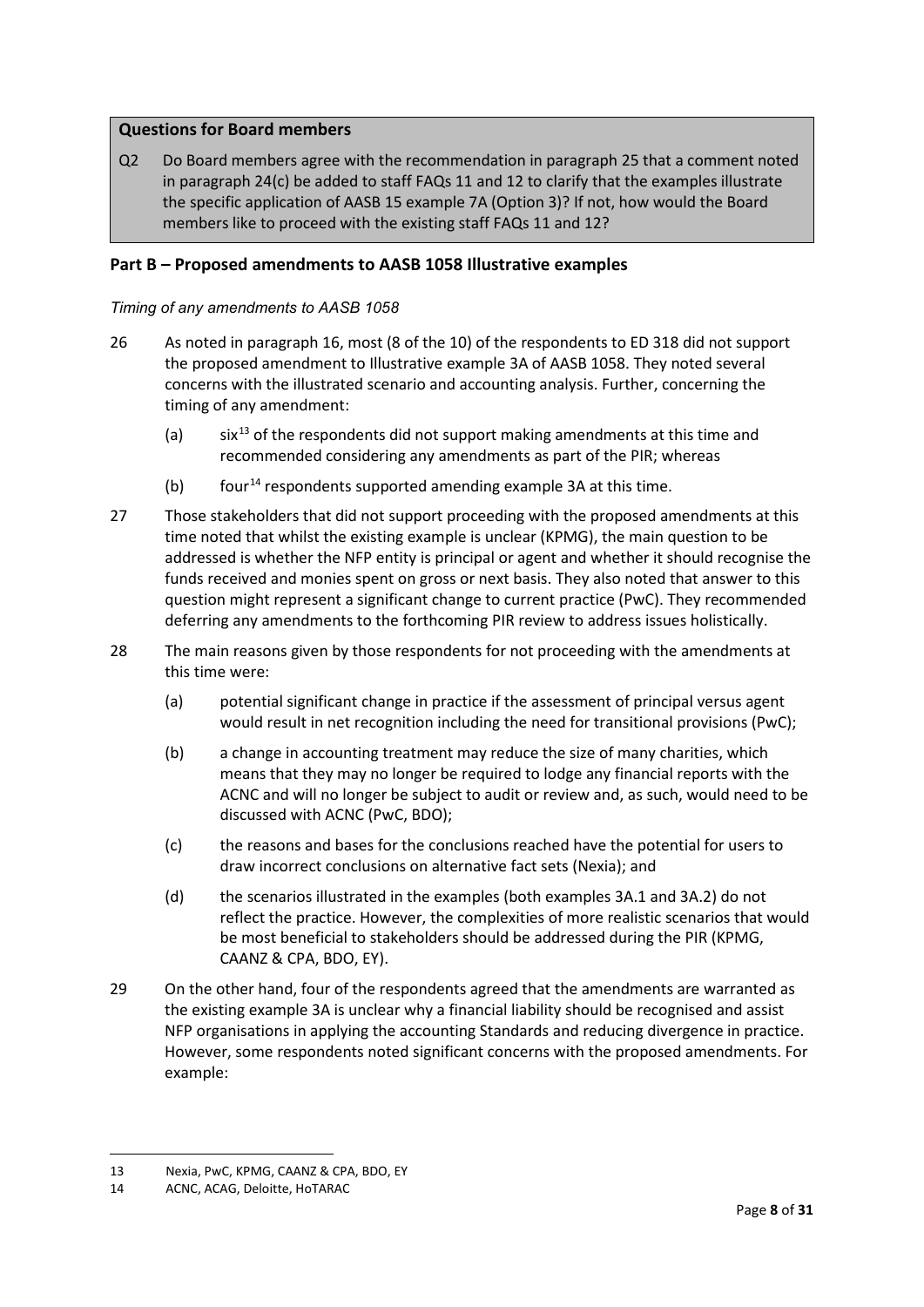- (a) Deloitte noted the potential unintended consequences in a possible change in the gross versus net income recognition and its interaction with ACNC reporting thresholds.
- (b) ACAG noted that the proposed Example 3A.1 requires further clarification to support the accounting analysis and conclusions and recommended waiting until IPSASB redeliberation on its Revenue project if the AASB believes that recognising a liability is the right outcome in this scenario.
- 30 Most respondents, both those that recommended deferral to PIR and those that supported amendments at this time, noted several comments and concerns with the proposed amendments that staff analysed further below in paragraphs [47](#page-12-0)[–99](#page-22-0) in respect of:
	- (a) lack of explicit consideration of principal versus agent assessment;
	- (b) existence of the financial liability financial instrument definition;
	- (c) initial recognition and measurement of the financial liability;
	- (d) subsequent measurement of the financial liability;
	- (e) clarification of the use of income and principal towards the NFP objectives in example 3A.2;
	- (f) clarification of examples 3B, 3C and other examples in AASB 1058 and AASB 15; and
	- (g) other drafting and editorial comments.

## **Staff analysis and recommendations**

- 31 Staff note that the Board proposed the amendments to example 3A accompanying AASB 1058 after considering the feedback from stakeholders that the analysis and accounting treatment of the cash scholarship endowment is potentially unclear.
- 32 Staff note that whilst none of the respondents disagreed that example 3A needs clarification, the feedback on the proposed amendments varied significantly from the agreement with the proposals with some clarifications requested to significant concerns with conclusions and suggestions to change the focus of the example considerably.
- <span id="page-8-0"></span>33 Staff have identified the following options for how to progress:
	- (a) **Option 1**: Do not proceed with further work in respect of example 3A and either:
		- (i) **Option 1A**: Retain the example as currently worded in AASB 1058 without amendments; or
		- (ii) **Option 1B**: Remove example 3A from AASB 1058 (whilst keeping existing examples 3B and 3C)
	- (b) **Option 2:** Proceed with further work in respect of the existing example 3A, taking into account feedback received on ED 318 when considering how to proceed. [15](#page-8-1)
- 34 When analysing the options identified in paragraph [33,](#page-8-0) staff have considered the stakeholders' feedback in light of the AASB *[Due Process Framework](https://aasb.gov.au/media/mhzotzp4/aasb_nfp_stdsetting_fwk_07-21.pdf)* requirements, including cost/benefit considerations outlined in para. 7.8.5 of the Framework whether the cost of implementing the proposals are expected to exceed the benefits.
- 35 Staff also note that:

<span id="page-8-1"></span><sup>15</sup> Note that, if Board members agree with Option 2, staff will ask the Board to consider the further staff analysis and recommendations as to how to address the feedback from ED 318 in paragraph[s 47–](#page-12-0)[99.](#page-22-0)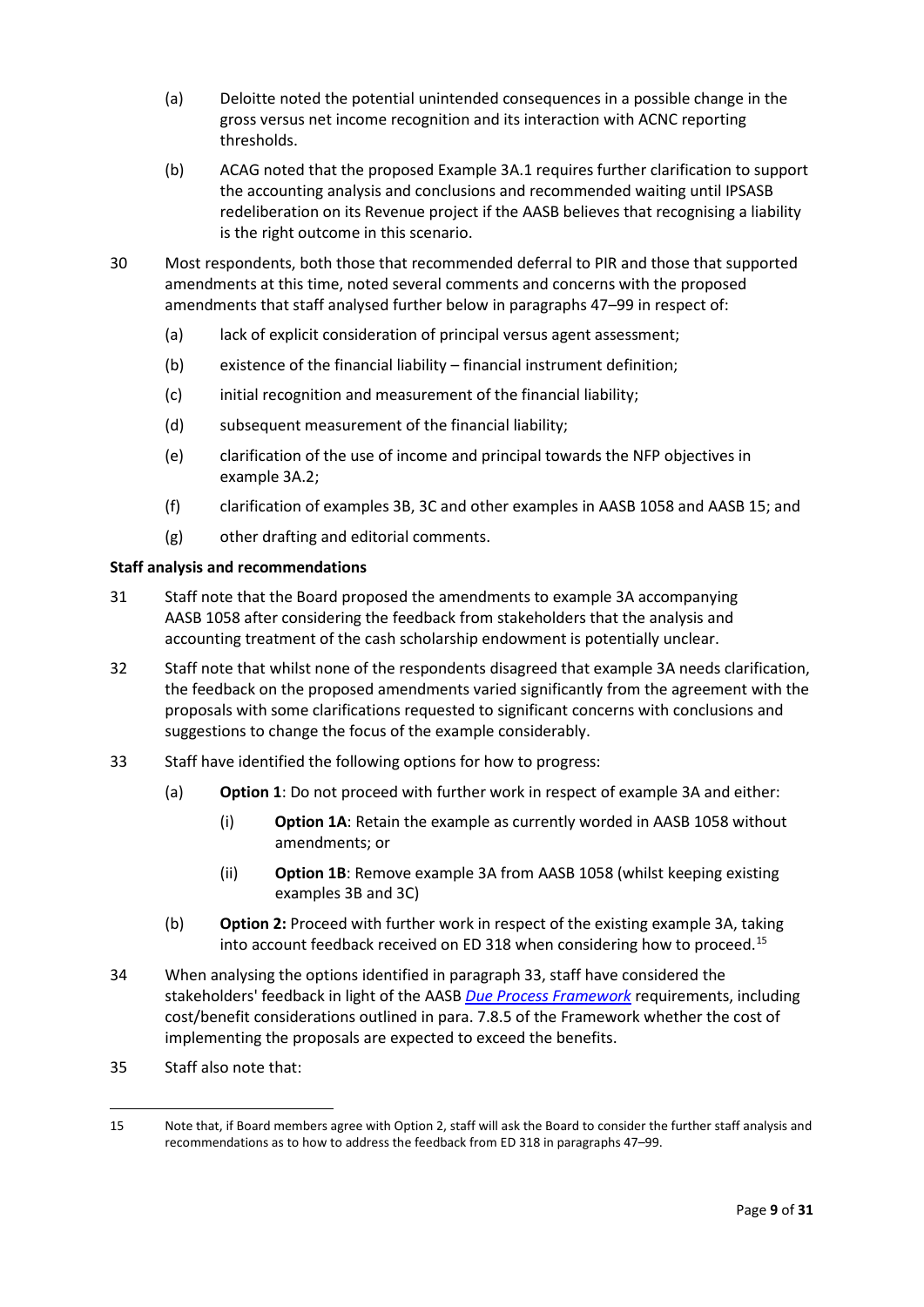- (a) the primary aim of the example is to illustrate the interaction between AASB 1058 and AASB 9, specifically in respect of the identification of related amounts (AASB 1058, para. IE3); and
- (b) the primary aim of the proposals in ED 318 was to address the feedback from stakeholders that the current example is potentially unclear.
- 36 Staff consider that addressing some of the feedback from stakeholders to explore broader or different scenarios focusing on principal versus agent or more typical scenarios could result in other complexities. Such scenarios would then need to be considered for potential application of AASB 15 and therefore would go beyond the intent of the example and the scope of this short-term narrow-scope project.
- 37 Staff analysed the arguments in favour and against Option 1 (including Option 1A and Option 1B) and Option 2 identified in paragraph [33](#page-8-0) as follows:
	- (a) Option 1 given the significance and diversity of the feedback received on the ED 318 proposals (including the theme of the illustrative scenario, its scope and accounting analysis and conclusions), Option 1 proposes not to proceed with further work on example 3A as part of this project given its short-term nature and narrow scope and giving regard to the forthcoming PIR. Staff have identified two options for the Board to consider – whether to keep existing example in the AASB 1058 (Option 1A) or whether to remove the example entirely (whilst keeping examples 3B and 3C) (Option 1B):
		- (i) Option 1A keeping the example as is currently included in AASB 1058 does not provide further guidance and therefore does not address the feedback from stakeholders; however, at the same time does not result in further confusion and potentially significant change in practice. This option aligns with the narrow-scope nature of the project and addresses the feedback from stakeholders to defer any changes for consideration as part of the PIR. This option, however, does not allow incorporating some of the feedback from ED 318 into the existing example to improve its clarity.
		- (ii) Option 1B removal of the example in its entirety would remove a source of uncertainty. However, it would also remove a helpful illustration of the interaction between AASB 1058 and AASB 9 and would not provide an opportunity to update the example.
	- (b) Option 2 proceeding with further work to improve the existing example whilst considering the feedback on ED 318 proposals suggested by the stakeholders and analysed by staff in paragraphs [47](#page-12-0) – [99.](#page-22-0) Staff note that this option provides the opportunity to further clarification as to what requirements of the Standards should be considered in the illustrated scenario and consequently, this option allows to address the feedback from targeted outreach to improve the clarity of the accounting analysis in the example. However, staff note that some stakeholder feedback the proposals may result in a change of practice for some entities where stakeholder feedback varied significantly. Staff also considered that the feedback from stakeholders on ED 318 provided new information that the Board did not possess at the time of approval of the ED, and whilst some changes would be beyond the scope of the narrow-scope project that the Board did not intend when approving the project and the resulting ED 318, some may not. The collected feedback also provides helpful information for the forthcoming PIR. Staff also noted whilst some of changes would be in line with the narrow-scope project, the impact of those changes would not be. Adding further detail on the application of AASB 9 is likely to go beyond the aim of the illustrative example and may introduce interpretation of AASB 9 requirements.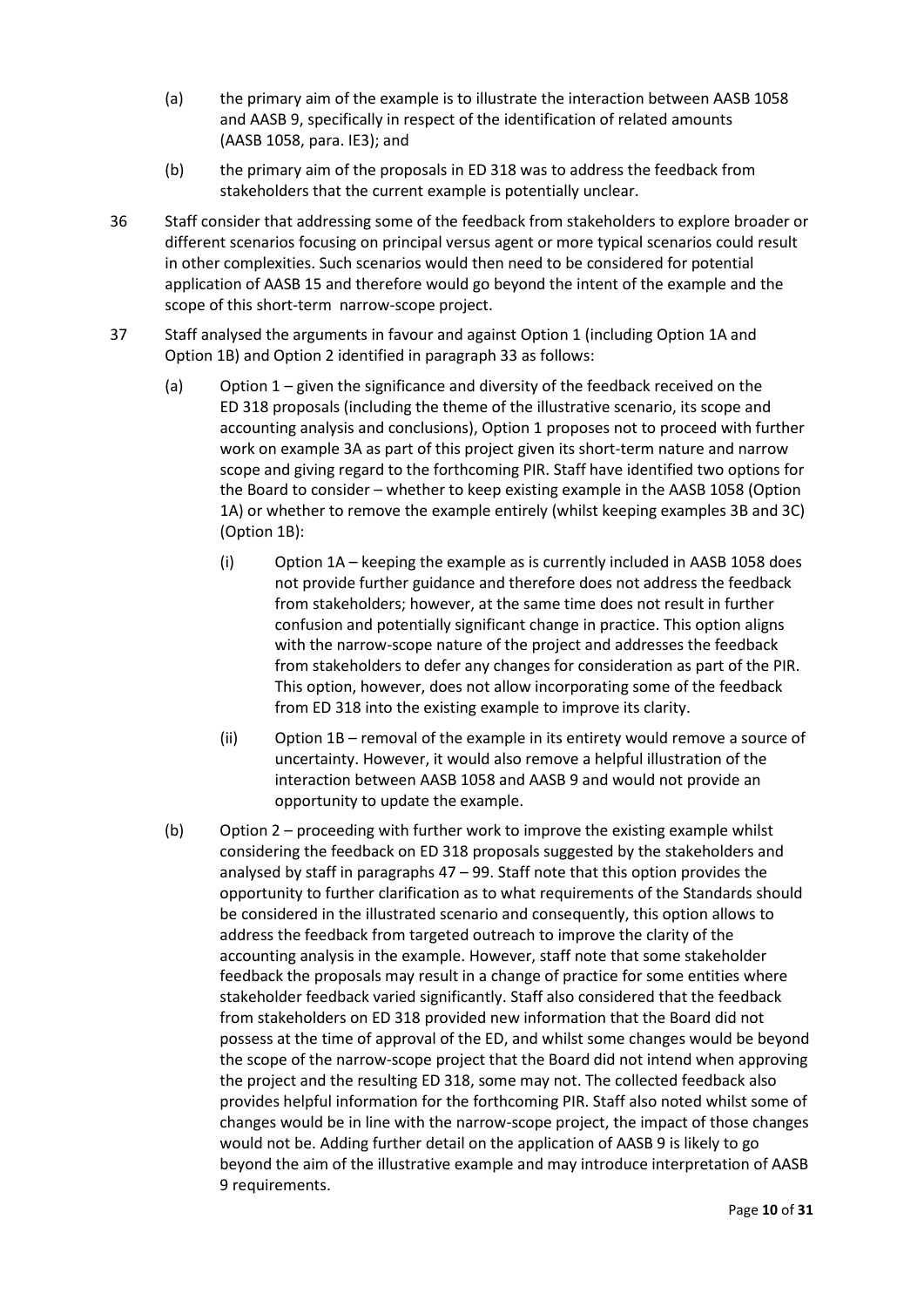<span id="page-10-0"></span>38 On balance, staff recommend Option 2. That is, to proceed with the further work to improve the illustrative example whilst considering the feedback on ED 318 proposals suggested by the stakeholders. The example is currently presented in AASB 1058. It is a useful illustration of the interaction of the Standard with AASB 9, including considerations under AASB 9 to be taken into account. Staff further note that the example is not a mandatory part of the Standard, so it cannot change the requirements. This option, however, provides the opportunity to assess how to address some of the feedback on ED 318 as recommended by staff in paragraphs [47–](#page-12-0)[99.](#page-22-0)

### **Question for Board members**

Q3 Do Board members agree with the recommendation in paragrap[h 38](#page-10-0) to proceed with the further work to improve the illustrative example whilst considering the feedback on ED 318 proposals suggested by the stakeholders (Option 2)?

If Board members agree with the staff recommendation to proceed with Option 2, staff will ask the Board to consider the further staff analysis and recommendations as to how to address the feedback from ED 318 in paragraph[s 39–](#page-10-1)[99.](#page-22-0)

Q4 If Board members disagree with the staff recommendation, how would Board members like to proceed?

#### *Approach to proposed AASB 1058 amendments*

**Note: This section is relevant only if the Board agrees with the staff recommendation in Question 3**

- <span id="page-10-1"></span>39 Staff note that the key objective of example 3 is to illustrate the interaction between AASB 1058 and AASB 9, specifically regarding identifying related amounts (AASB 1058, para. IE3). Further, the primary aim of the ED 318 proposals was to address the feedback from stakeholders that the current example is potentially unclear.
- 40 In receiving feedback on ED 318, in the staff's view, addressing many of the issues raised in the feedback would be beyond the scope of the narrow-scope project that the Board did not intend when approving the project and the resulting ED 318. However, this detailed feedback provides helpful information for the forthcoming PIR.
- 41 Staff also considered that some of the feedback from stakeholders on ED 318 provided new information that the Board did not possess at the time of approval of the ED, such as:
	- (a) diverse views of the stakeholders whether the scenario illustrated in the example does result in a financial or other liability and under which circumstances;
	- (b) concern with example 3A extends to principal versus agent assessment as opposed to the recognition and measurement of the financial liability; and
	- (c) the clarification of the illustrative example as proposed would potentially lead to a significant change in practice.
- 42 Although the proposed amendments only relate to the illustrative examples, staff acknowledge that a significant change in an illustrative example may compel some entities' need for change in practice if applying the Standard requirements differently to their current application. If such significant change in practice would arise, it may indicate the need for a broader review of the Standard's application and its requirements.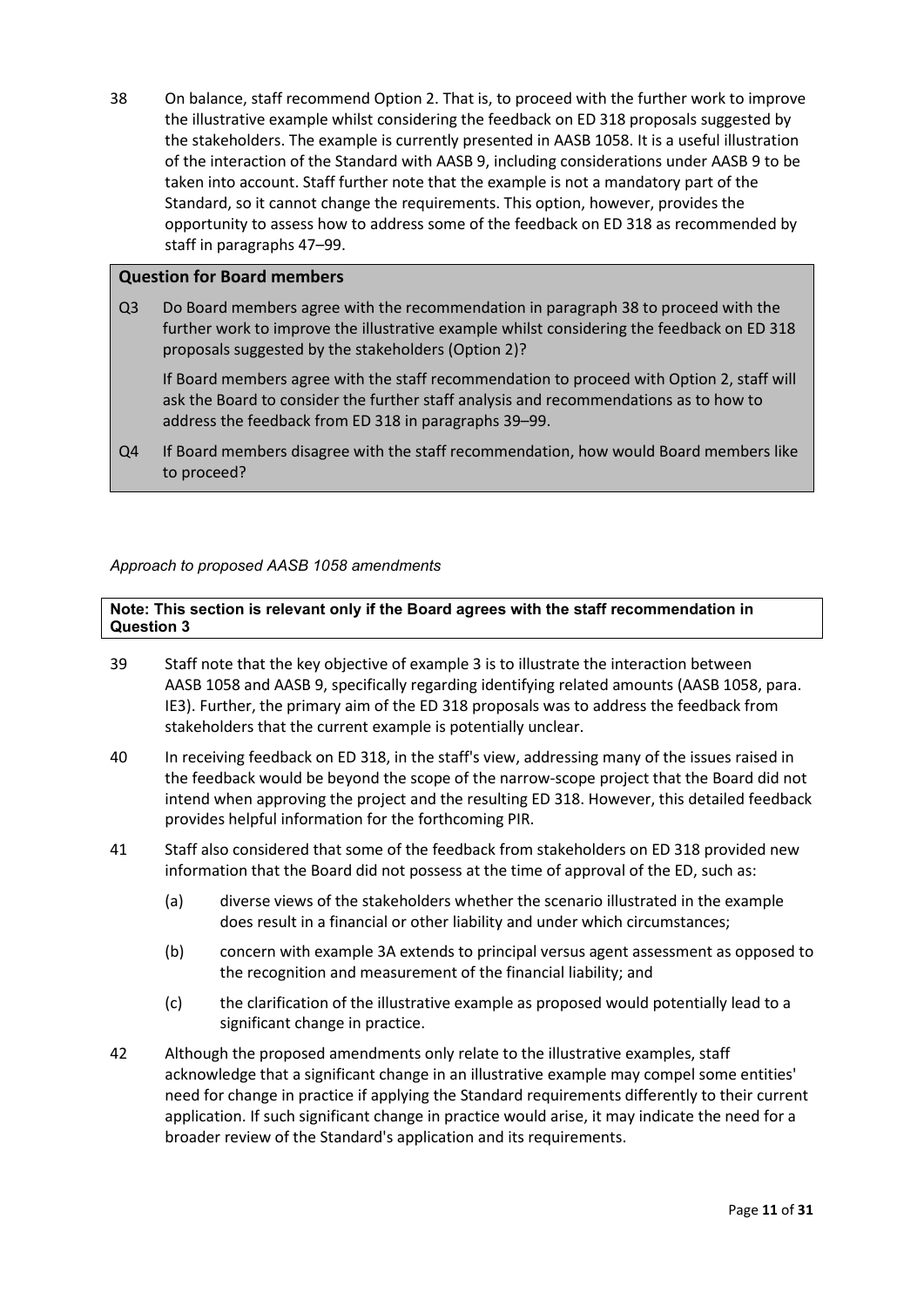- <span id="page-11-2"></span>43 Given the diversity in feedback received on ED 318, staff have identified several options for the Board to consider for how to proceed with amending the example:
	- (i) **Option 1:** Not to proceed with the proposals outlined in ED 318. Instead, use the example as currently worded in AASB 1058 as a base to incorporate changes recommended by staff in paragraphs [47–](#page-12-0)[99](#page-22-0) to reflect feedback on ED 318 as appropriate.

This option acknowledges the feedback received from stakeholders and incorporates some of the feedback from ED 318 into the existing example to improve its clarity whilst maintaining the intended narrow-scope nature of this project;

(ii) **Option 2:** Proceed with the proposals in ED 318 whilst incorporating some or all of the changes suggested by stakeholders analysed in paragraphs [47–](#page-12-0)[99.](#page-22-0) For example, revisit the scenario resulting in the financial liability and provide further details on the accounting for the financial liability.

Whilst some of the suggested changes would be in line with the narrow-scope project, the impact of the changes would not be. In addition, these changes are likely to go beyond the aim of the illustrative example and may introduce interpretation of AASB 9 requirements.

(iii) **Option 3:** Amend the example as proposed in ED 318 through a significant revision to the proposed amendments to reflect feedback from stakeholders. In particular, consider amendments in paragraph[s 47](#page-12-0)[–58](#page-14-0) regarding the principal versus agent considerations, including revising the scope and fact patterns illustrated in the example.

Amending the scenarios to make them more realistic and further clarification of the conclusions arrived to in the illustrative example would provide a more conclusive and practical illustration. However, with the increased risk of significant impact to the practice, including the likely need to re-expose the proposals that will be beyond the scope of the narrow-scope project.

- 44 Consequently, staff do not recommend proceeding with the amendments as proposed in ED 318 after considering feedback from stakeholders analysed in paragraphs [47](#page-12-0)[–99.](#page-22-0) The feedback indicates that the proposals, even after the feedback is addressed (i.e. Option 2), may significantly impact practice, which would be beyond the project's original scope.
- 45 For the same reason, staff do not recommend addressing the feedback from stakeholders to explore broader or different scenarios focusing on principal versus agent or more typical scenarios, which could result in further complexities in practice (Option 3).
- <span id="page-11-0"></span>46 Therefore, staff recommend Option 1. That is, not to proceed with the proposals outlined in ED 318. Instead, staff recommend using the example as currently worded in AASB 1058 as a base to incorporate changes recommended by staff in paragraphs [47](#page-12-0)[–99](#page-22-0) to reflect feedback on ED 318. [16](#page-11-1)

## **Question for Board members**

Q5 Do Board members agree with the recommendation in paragraph [46](#page-11-0) to follow Option 1? That is, not to proceed with the proposals outlined in ED 318. Instead, use the example as currently worded in AASB 1058 as a base to incorporate changes recommended by staff in

<span id="page-11-1"></span><sup>16</sup> Note tha[t Appendix B: Revised amendments to AASB 1058 example 3A](#page-29-0) contains draft revisions to the existing example 3A in AASB 1058 reflecting staff recommendations in paragraphs [47](#page-12-0)[–99.](#page-22-0) Question 5 to the Board is not asking the Board to opine on those specific amendments, but rather is asking the Board to provide a view on whether the the starting point for re-deliberating the proposals should be the existing example in AASB1058 or the proposals in ED 318.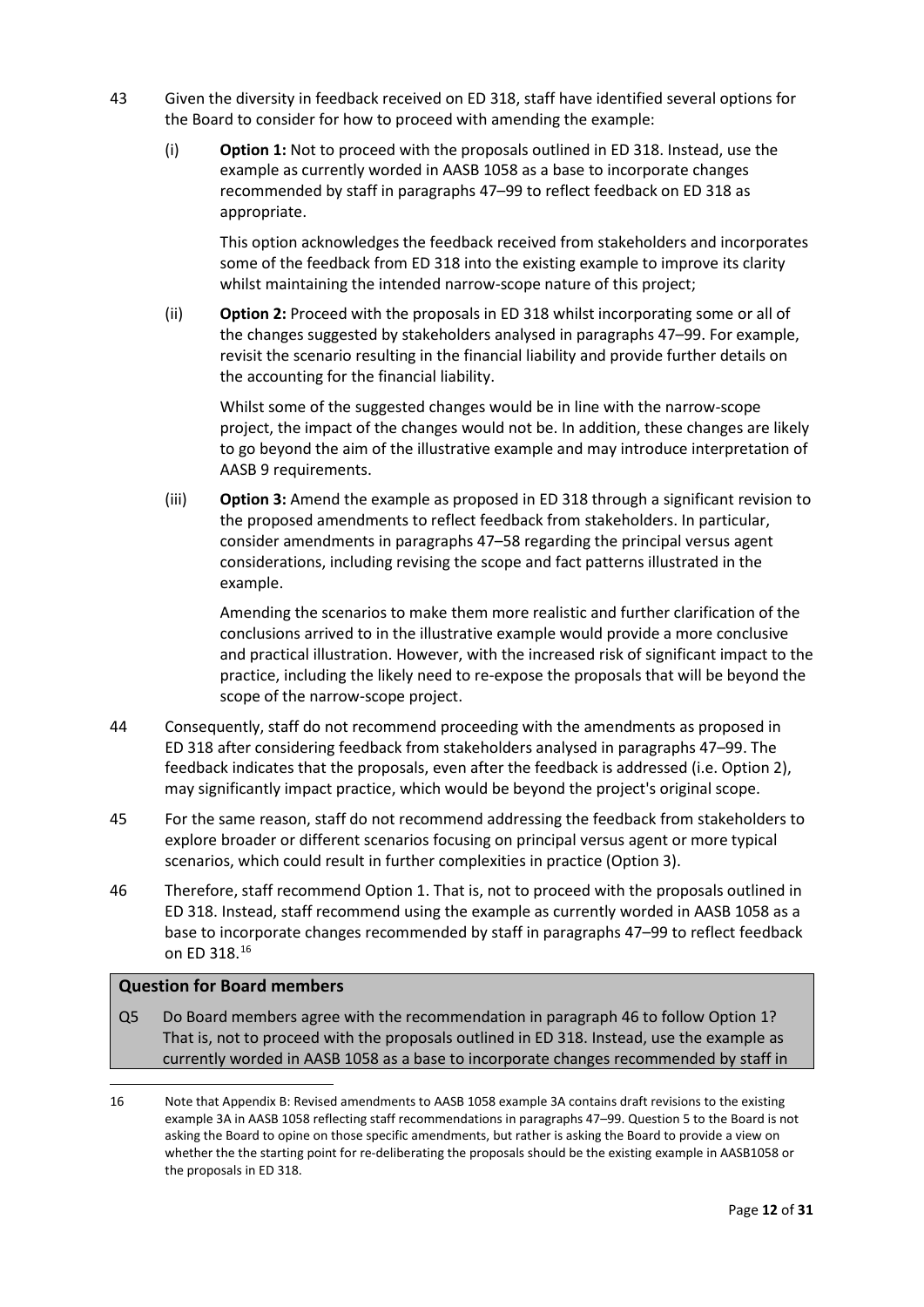paragraph[s 47](#page-12-0)[–99](#page-22-0) to reflect feedback on ED 318? If not, how would the Board members like to proceed?

**Note to Board members: The following discussion (and the drafting in Appendix B to this paper) reflects staff recommendations that follow if the Board agrees in Question 5 above to use the example as currently worded in AASB 1058 as a base to incorporate changes to reflect stakeholder feedback on ED 318.** 

**If the Board does not agree with the staff recommendation in Question 5, the staff analysis in the paragraphs [47](#page-12-0)[–99](#page-22-0) is relevant for the Board's deliberations, however, the drafting of Appendix B will not be applicable as it is prepared to reflect the staff recommendations.** 

#### *Lack of explicit consideration of principal versus agent*

- <span id="page-12-0"></span>47 Most stakeholders (Nexia, PwC, ACAG, KPMG, BDO, Deloitte, EY) commented that the issue identified during the project outreach being the lack of specific guidance either in Appendix F of AASB 15 or AASB 1058 concerning the principal versus agency distinction was not addressed clearly in the proposed amendments to the example 3A. In particular, they noted:
	- (a) this issue is most relevant for entities that receive donations that are 'passed through' the entity and ultimately end up with another entity. For example, any example should focus on whether or not income and expense should be recognised on a gross or net basis, as opposed to whether there is a financial liability (PwC);
	- (b) Example 3A.1 does not explain the significance of the scholarships being paid at the direction of the alumnus (as opposed to the university having the discretion to determine the scholarships paid) concerning the conclusions and whether these would vary if the payments were made at the discretion of the university (ACAG, EY);
	- (c) it is unclear what is the trigger event to contemplate whether the financial asset has been derecognised (KPMG);
	- (d) it is not necessary to consider the pass-through arrangement and a simpler scenario. For example, recognising cash as the university becomes a party to the contractual provisions of the instrument would be more practicable if it included the university deciding on the scholarship. Whilst example 3A.1 is silent on the presentation in profit or loss; there may be diversity in practice (gross versus net presentation). However, the principal versus agent principle would require further consideration as part of the PIR (BDO); and
	- (e) inclusion of pass-through discussion and derecognition analysis in the proposed amendments indicates that the university is a principal. However, this interpretation may not be appropriate as the example includes some indicators of the university being an agent and may lead to inappropriate principle versus agent assessment in practice, and therefore recommend to improve linking of the derecognition and passthrough analysis to principal versus agent assessment (Deloitte).

#### **Staff analysis and recommendation**

- 48 Staff agree that the proposed example 3A.1 could be further improved by clarifying the principal versus agent considerations, including linkage to the pass-through and derecognition assessment.
- 49 Staff, however, note the diversity in the respondents' views whether the pass-through considerations should be even considered. For example, feedback from respondents ranged from: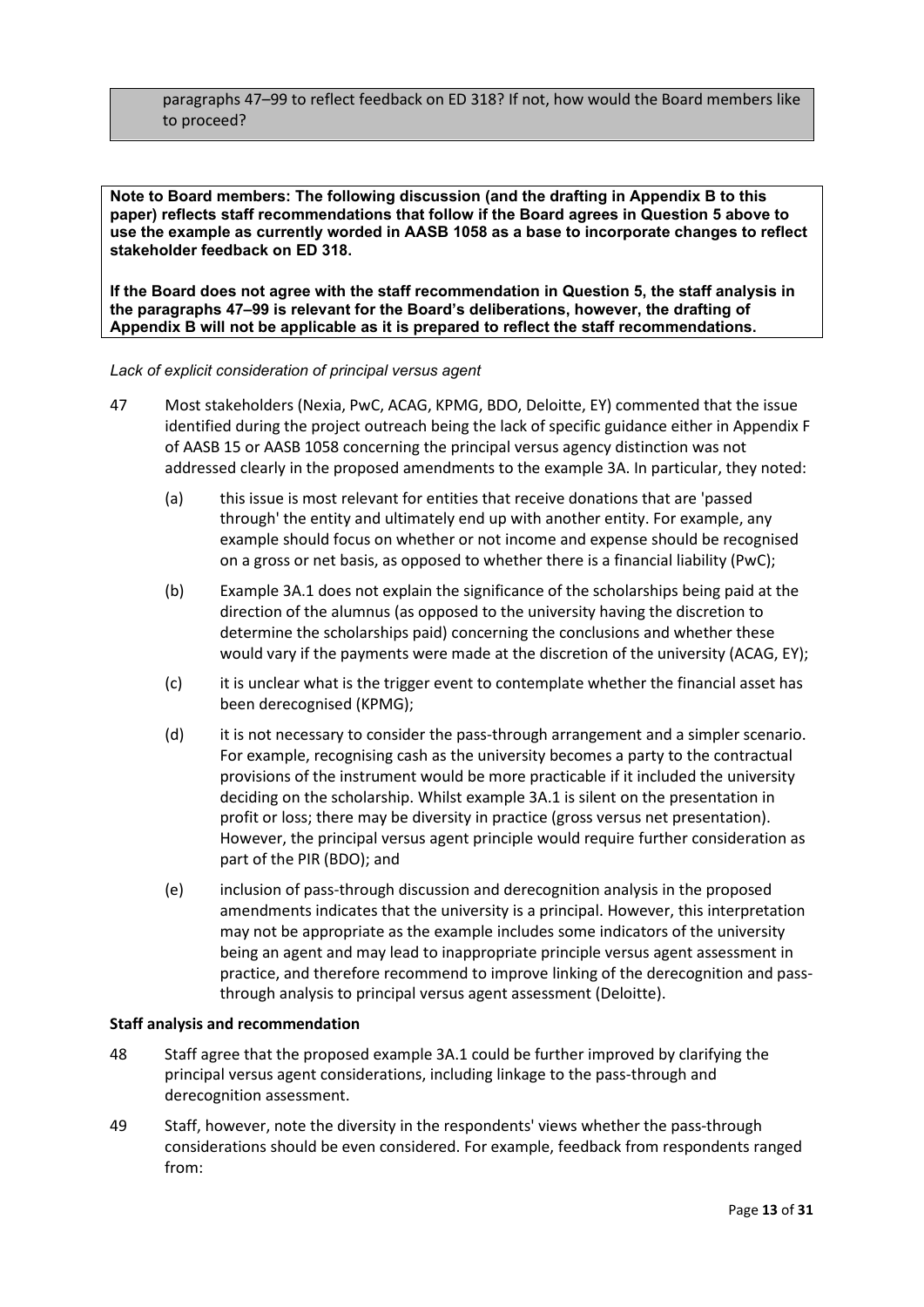- (a) consideration of principal versus agent would be better considered as part of the post-implementation review process; to
- (b) recommendations to clarify the link between the pass-through requirements and derecognition assessment with the principal versus agent assessment.
- 50 Staff also note that the analysis in the existing example 3A already includes the conclusion that the university determined it controls the financial asset of \$2 million as endowment upon receipt in cash and recognises the asset in accordance with AASB 9.
- 51 Staff highlight that principal versus agent assessment and whether, as a result, an entity becomes a party to the contractual provisions of a financial instrument depends on the substance of the contractual arrangements and consideration of all relevant facts and circumstances and requires judgement.
- 52 Regarding the principal versus agency assessment for a financial instrument, staff also note that th[e IFRS IC discussed principal versus agent in respect of centrally cleared derivatives,](https://www.ifrs.org/content/dam/ifrs/supporting-implementation/agenda-decisions/2017/ifrs-9-centrally-cleared-client-derivatives-june-2017.pdf) where, in respect of the scenario presented, the IFRS IC concluded that:
	- (a) an entity first assesses whether the transaction results in a contract in the scope of IFRS 9, and if it does, then the entity applies the requirements of IFRS 9; and
	- (b) if a transaction is not in the scope of IFRS 9 and another Standard does not specifically apply, then an entity applies the hierarchy principle in IAS 8 to determine an appropriate accounting policy.
- 53 Staff consider that the question of the applicable Accounting Standard and its scope will determine how the principal versus agent considerations should be assessed. In the proposed example, the university determined that it is a party to a contractual arrangement that gives rise to a financial instrument as it received a financial asset (cash) that it controls. The university, therefore, recognised that asset in the statement of financial position in accordance with paragraph 3.1.1 of AASB 9. The assessment of whether an entity is a party to contractual provision of a financial asset and whether it should recognise the asset in the statement of financial position could include consideration of who the legal owner of the asset is, who the beneficial owner is and the resulting rights of the entity. In performing the analysis, the entity may refer to the definition of an asset and the guidance on the concept of 'control' in the Conceptual Framework. Changing the focus of the example on the principal versus agent considerations would likely extend the scope of changes to the example beyond this project's scope, which focusses on clarifying the recognition and measurement of the financial liability.
- <span id="page-13-0"></span>54 Staff analysed whether the agreement gives rise to the financial instrument regarding the agreement to apply the principal amount of the endowment to the cash scholarships in paragraphs [59–](#page-14-1)[66](#page-15-0) below. If the entity determines that it has become party to the contractual provisions of the financial instrument, in the scenario illustrated in the example, then it also needs to consider derecognition requirements of AASB 9 given that the principal amount of the endowment must be applied towards funding cash scholarships at some time in the future (as directed by the principal), and such consideration was noted in the existing example 3A and in the proposed amendments. Whilst staff agree with stakeholder feedback that ultimately the pass-through criteria are not met (see analysis in paragraphs [67–](#page-15-1)[75\)](#page-17-0), staff do not agree that the consideration of derecognition criteria is not applicable as there is an event/condition that needs to be assessed for the derecognition (i.e. the fact that the university agreed to pass on the cash upon the direction of the alumni which could represent transfer of a financial asset as defined in paragraph 3.2.4 of AASB 9).
- 55 Staff agree that the linkage between recognising the financial asset and derecognition considerations as outlined above could be improved in the example to clearly specify the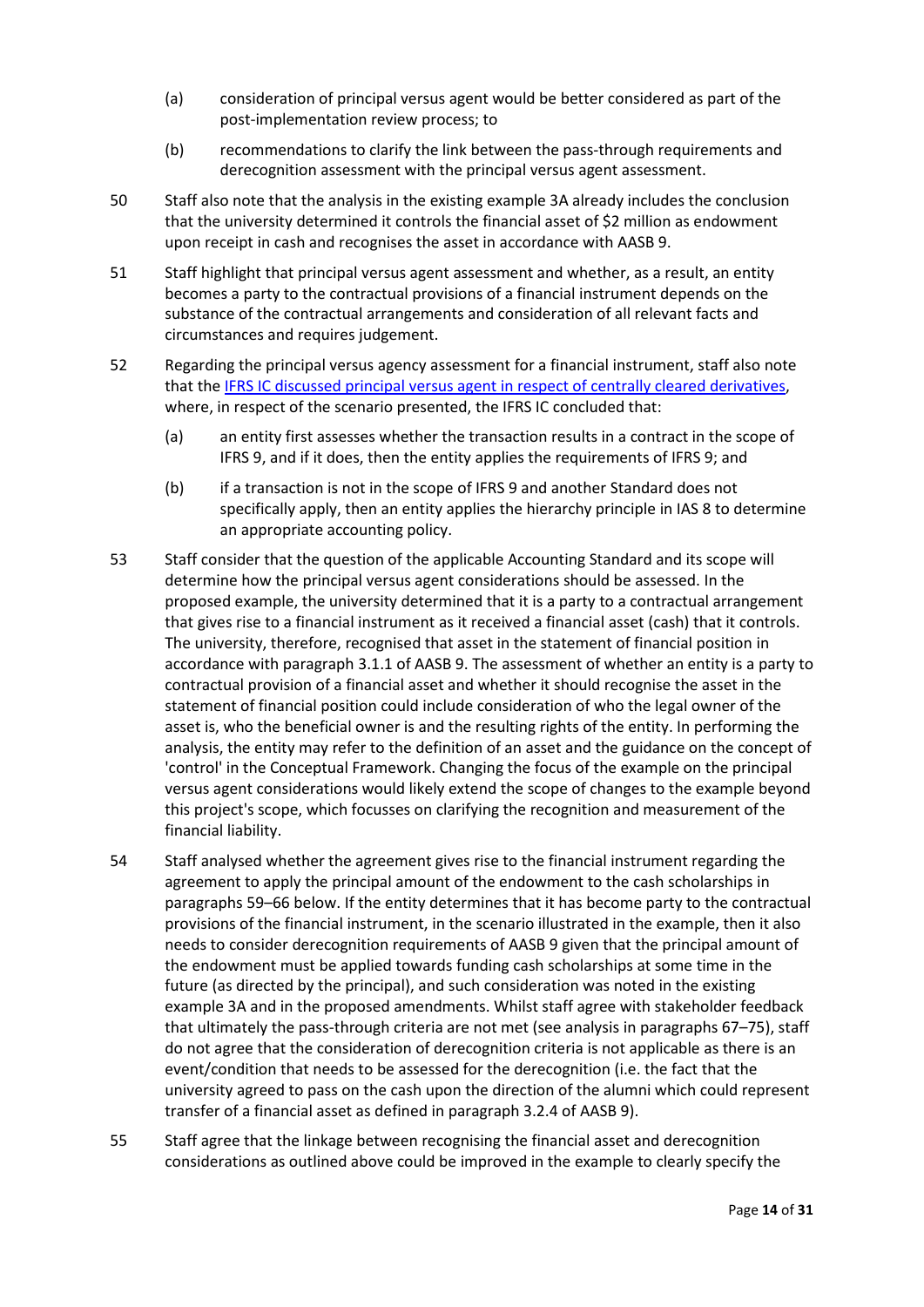trigger for considering the derecognition criteria of AASB 9 such as pass-through criteria and other derecognition criteria in section 3.2 of AASB 9 as applicable.

- 56 As the illustrative example illustrates the interaction between AASB 1058 and AASB 9, staff do not think that the scenario should focus on principal versus agent relationship considerations. In the staff's view, if the illustrated scenario would focus on principal versus agent considerations more generally, that would be beyond the scope of the narrow-scope project. This view aligns with the majority of the feedback received.
- 57 In addition, the proposed amendments aimed to clarify the existing example regarding the accounting for financial liability, not to revisit the illustrated scenario in its entirety. Whilst this may be helpful to stakeholders, it is beyond the project's scope and would require broader discussion that is better suited for the PIR.
- <span id="page-14-0"></span>58 Therefore, staff recommend clarifying the considerations relevant for the principal versus agent assessment and clarifying the trigger for considering the AASB 9 derecognition criteria. As noted above, due to the diverse feedback on the outcome of principal versus agent assessment of the proposed example ED 318, staff recommend including these considerations into the existing example 3A in AASB 1058 as drafted in [Appendix B: Revised](#page-29-0)  [amendments to AASB 1058 example 3A.](#page-29-0)

#### **Question for Board members**

Q6 Do Board members agree with the recommendation in paragrap[h 58](#page-14-0) to clarify the considerations relevant to principal versus agent assessment and the trigger for considering the derecognition criteria in AASB 9 in the existing example 3A? If not, how would the Board members like to proceed?

#### *Existence of the financial liability – definition of financial instrument*

- <span id="page-14-1"></span>59 One stakeholder (ACAG) commented that the updated example does not refer to the specific facts and circumstances within the example resulting from the AASB's conclusion that a financial liability should be recognised. ACAG questioned whether there would be a financial instrument, as there does not appear to be another party holding a financial asset (right to receive cash or another financial asset). They noted that a suitable student recipient needs to be selected before there is an obligation to pay cash. Only after the suitable student is selected and agrees to any scholarship terms is there an obligation to pay cash to the student. In practice, such payments are often conditional, as there are conditions associated with receiving a scholarship, such as good behaviour and achieving suitable grades. Consequently, on receipt of the endowment funds, neither the university's definition of a financial liability or a financial asset of another entity to receive cash from the university is met. Therefore, the definition of a financial instrument is not met.
- 60 ACAG noted in their feedback that there is support from other stakeholders for treating the receipt of the endowment as a financial liability, based on the future obligation to pay cash to successful students, which may be based on IFRS IC decision on the classification of liability [for a prepaid card](https://www.ifrs.org/content/dam/ifrs/supporting-implementation/agenda-decisions/2016/ias-32-classification-of-liability-for-a-prepaid-card-in-the-issuers-financial-statements-march-2016.pdf). However, ACAG also noted that IAS 32 does not require the issuer of a financial liability to identify the specific counterparty with a financial asset when its obligation arises, nor does it require a counterparty to have recognised a corresponding financial asset. They noted that IASB staff in the staff paper discussed by the IFRS IC stipulated that if an entity has a contractual obligation to pay cash, this necessarily means that another party must have a contractual right to receive that cash. ACAG noted that, given that a financial instrument is a contract, identifying those entities that have a right to receive cash should be clear.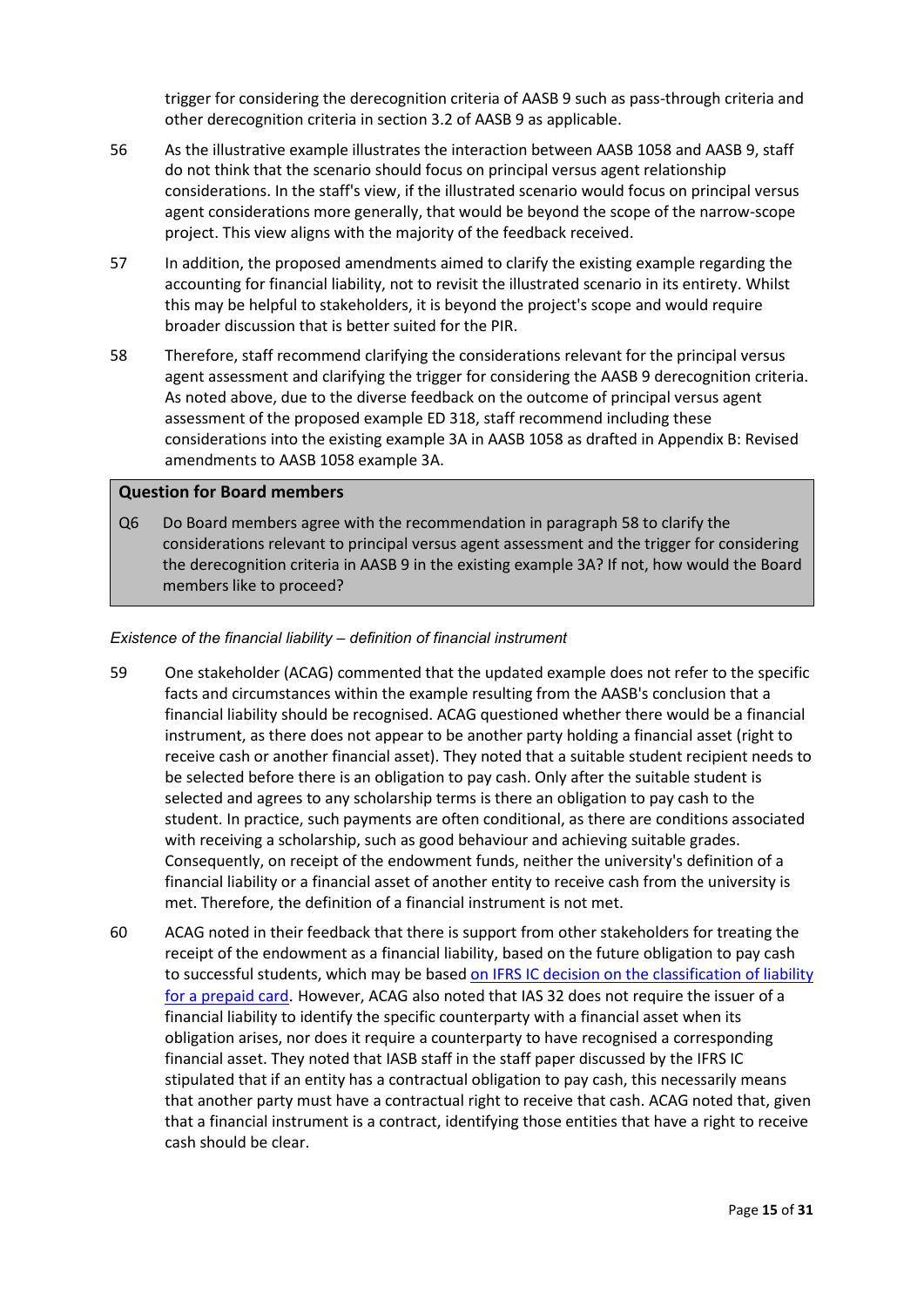61 ACAG also noted that paragraphs 107 and 108 of AASB 15 provide guidance as to why a contract asset is not a financial asset, and this supports the view that on receipt of the endowment, no student or other party has an unconditional right to cash (as a suitable student has not been selected and the scholarship has not been awarded). Also, at the same time, the university does not have an unconditional obligation to pay cash for similar reasons. Therefore, the definition of financial instrument is not met at that time.

## **Staff analysis and recommendation**

- 62 Staff noted that none of the other respondents explicitly challenged the existence of the financial liability (except the principal versus agent considerations considered in paragraphs [47–](#page-12-0)[58](#page-14-0) above).
- 63 Staff also note that, in the illustrated scenario, the liability is towards the population of the students attending the university, and the condition to be awarded the scholarship is not dissimilar to the condition of the cardholder to use the prepaid card to purchase goods and services in the scenario subject to IFRS IC agenda decision referred to above. Staff also note that the proposed illustrated scenario notes that any remaining principal amount will be returned to the alumnus at the end of the 10-year period, further supporting the right to receive cash.
- 64 Similar considerations would be relevant for the existing example 3A to the extent applicable, for example, noting that the requirement to return the remaining amount of the principal at the end of the 10-year period, as well as distribution of the scholarships upon the direction of the principal, is not present in the existing example 3A.
- 65 Whilst, in practice, there may be further conditions associated with the scholarship, such conditions are not included in the illustrative scenario example and therefore are not relevant to the assessment. Staff acknowledge that the scenario may not reflect the most common agreements in practice.
- <span id="page-15-0"></span>66 However, staff consider that accounting analysis in the existing example 3A can be further clarified by addressing the definition of the financial liability as a contractual obligation to deliver cash to another party. Staff recommend such clarification to be made to the existing example 3A as drafted in [Appendix B: Revised amendments to AASB 1058 example 3A](#page-29-0) given the diverse feedback on the initial recognition and measurement of the financial liability analysed in paragraphs [67](#page-15-1)[–75](#page-17-0) below.

## **Question for Board members**

Q7 Do Board members agree with the recommendation in paragraph 66 to clarify in the existing example 3A the considerations to be taken into account when assessing the existence of the financial liability, specifically regarding the definition of the financial liability as a contractual obligation to deliver cash to another party? If not, how would the Board members like to proceed?

## *Initial recognition and measurement of the financial liability*

<span id="page-15-3"></span><span id="page-15-1"></span>67 The majority of respondents<sup>[17](#page-15-2)</sup> provided comments and suggestions on several aspects of initial recognition and measurement of the financial liability in the proposed amendment to the example:

<span id="page-15-2"></span><sup>17</sup> PwC, KPMG, BDO, Deloitte, EY, ACAG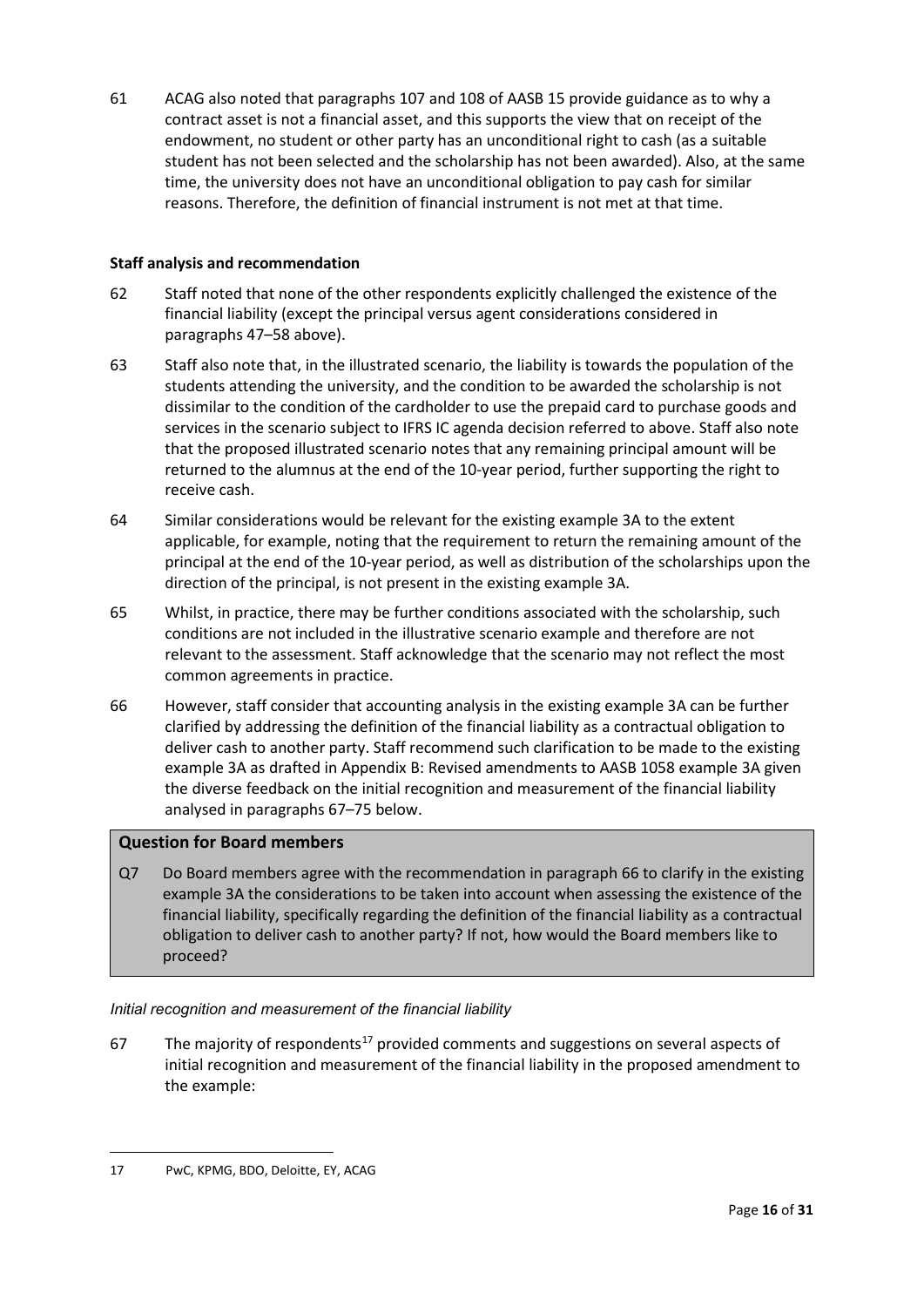- (a) it is unclear in the proposed example 3A.1 why there is no discounting if the liability is paid over ten years and why the financial asset equals the financial liability on initial recognition;
- (b) expand the fact pattern or include clarification that the amounts are payable on demand or whether there is particular timing of the direction of the endowment distribution;
- (c) clarify how the conclusion on the financial liability may change if the cash scholarships were not directed and approved by the alumnus annually, and the university has an obligation to use the endowment to fund the scholarships;
- (d) reference to paragraph 3.2.15 of AASB 9 is not relevant as the paragraph only applies to transfers that fail the derecognition criteria in para. 3.2.5 of AASB 9 and the passthrough consideration is not relevant to the pattern. Instead, the liability recognition and measurement should reference para. 5.1.1 of AASB 9 and para. 47 of AASB 13;
- <span id="page-16-1"></span>(e) clarification how the fact that the university can use the income generated by the principal to further its objectives impacts the analysis and would the analysis change if the income must be used for scholarships or in the case of an asset producing no income;
- (f) clear articulation of why and how the reference to 'unless another Standards addresses the accounting for the difference, such as the "day one gain/loss" requirements in AASB 9' applies in this case; and
- <span id="page-16-0"></span>(g) change the example for the university to direct the scholarships and, as the financial liability would not equal the financial asset on initial recognition, the difference to be recognised applying para. B13 of AASB 1058 and para. B5.1.2A(b) of AASB 9.

## **Staff analysis and recommendation**

- 68 Staff agree that it will be helpful to clarify in the example that the scenario is, in fact, liability on demand, which would explain why there is no discounting for time value of money on initial recognition.
- 69 Staff consider that extending the example to address the feedback in paragraph [67\(](#page-15-3)c) above would go beyond the intent of the short-term, narrow-scope project to clarify the existing example. Similarly, the scenario suggested in paragraph [67\(g\)](#page-16-0) could introduce a complexity from the valuation perspective. Whilst it may be helpful to stakeholders when applying the Standards, the examples do not attempt to illustrate all possible sets of circumstances that may occur in practice. In addition, ED 318 proposed to add an alternative scenario to illustrate the case of immediate income recognition under AASB 1058. Staff also note that the primary aim of the illustrative example is to illustrate the interaction between AASB 1058 and AASB 9 and the identification of related amounts under AASB 9, not to illustrate the application of AASB 9 primarily. Accordingly, staff do not recommend extending or including additional scenarios to address the feedback from stakeholders in this respect.
- 70 Feedback from stakeholders that the pass-through considerations do not apply are addressed in the section considering comments on principal versus agent considerations above (paragraph [54\)](#page-13-0). Regarding the reference to para. 3.2.15 of AASB 9, staff acknowledge that this paragraph explicitly links to transfers that did not result in the derecognition because the entity has retained substantially all the risks and rewards. Whilst this condition is satisfied in the illustrated scenario, staff agree that the entity applying AASB 9, after determining that the pass-through conditions were not met, would continue to recognise the asset and apply the respective requirements of AASB 9 whether to recognise a financial liability in accordance with para. 5.1.1 of AASB 9. Staff note that a similar example is illustrated in example 5B of AASB 15, including the reference to para. 3.2.15 of AASB 9.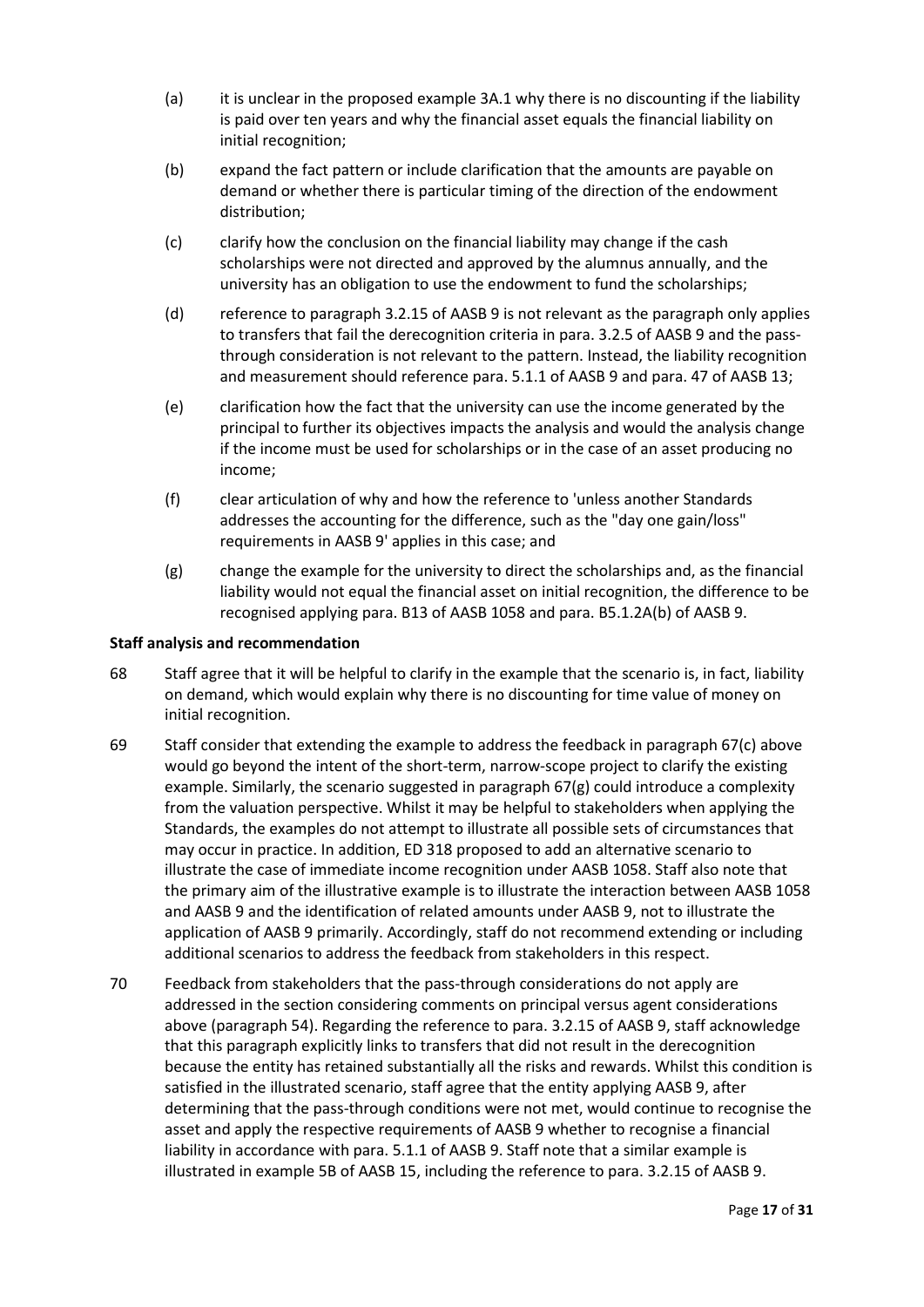- <span id="page-17-1"></span>71 If the Board decided to progress with Option 1 identified in paragraph [43,](#page-11-2) staff recommend to extend the current reference in existing example "Chapter 3 Recognition and derecognition" to include steps for entities to consider in the derecognition process. However, staff do not think it would be appropriate to give a detailed conclusion on the recognition and measurement (including subsequent measurement) of the financial liability given varied feedback on the existing and proposed example. The current scenario in example 3A is not specific enough to provide such details.
- 72 Staff agree that it would be useful to include further clarification between paras. 10 and B13 of AASB 1058 and paragraphs B5.1.1–B5.1.2A of AASB 9, for example, that paragraph B5.1.1 of AASB 9 notes that "part of the consideration … is for something other than the financial instrument …". Staff think this allocation of the consideration/transaction price between the financial asset and "something other" is essential when subsequently considering application of B5.1.2A of AASB 9 which the refers to the difference between the fair value and transaction price of the financial instrument. However, staff think that such detailed clarification in the Board's pronouncement should not primarily occur in the illustrative example but the Board should have first opportunity to consider whether the clarification is needed in the mandatory part of the Standard. Therefore, staff do not recommend including further detailed assessment beyond clarification in the proposed ED, which referenced paragraph 10 of AASB 1058 (and removed the note that paragraph 10 of AASB 1058 does not apply) and referenced AASB 9 similarly to paragraph B13 of AASB 1058.
- 73 Staff note that the income from the endowment being available for the university to further its objective in the proposed example 3A.1 supports the conclusion that the university is in the role of the principal as it is entitled to the benefit from the asset. Staff agree with stakeholder feedback that the assessment of this fact could be clarified in the example if the Board decides to progress with the proposals in ED 318. In respect of the suggestions to consider whether conclusions would change in other circumstances noted in paragraph [67\(e\),](#page-16-1) the staff do not recommend addressing this feedback as this would extend the scope of the originally intended clarification of the existing scenario into multiple additional scenarios and examples.
- 74 Accordingly, if the Board decides to progress with Option 2 identified in paragraph [43,](#page-11-2) it would be useful to clarify that the financial liability is indeed liability on demand and refer to the application of paragraph 5.1.1 of AASB 9 in respect of initial recognition of the financial liability. Similarly, clarifying how the fact pattern relates to the income from the endowment relevant to the analysis (i.e. to support the assessment of the university as the principal in the arrangement) would enhance the example.
- <span id="page-17-0"></span>75 However, given the varied feedback how to amend the scenario in example 3A when illustrating the recognition and measurement of financial liability, staff recommend to extend the current reference "Chapter 3 'Recognition and derecognition" in the existing example 3A to include illustration of steps for entities to consider in the derecognition assessment as drafted in [Appendix B: Revised amendments to AASB 1058 example 3A.](#page-29-0)

## **Question for Board members**

Q8 Do Board members agree with the recommendation in paragrap[h 75](#page-17-0) to extend the current reference "Chapter 3 'Recognition and derecognition'" in existing example 3A to include steps for entities to consider in the derecognition assessment? If not, how would the Board members like to proceed?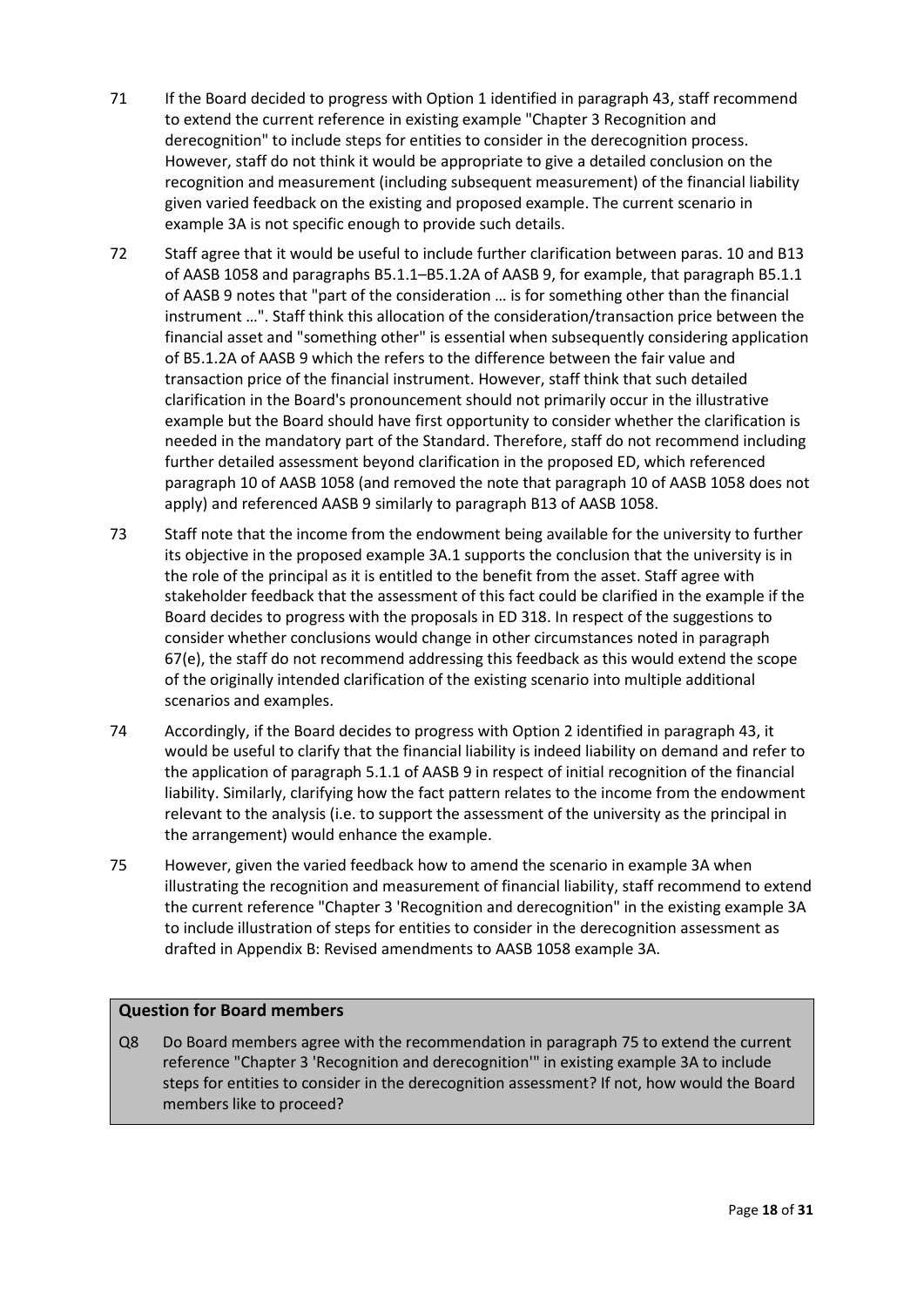- 76 Some respondents<sup>18</sup> provided the following feedback on subsequent measurement and derecognition of the financial liability<sup>[19](#page-18-2)</sup>:
	- (a) the amendments are deficient in that they do not address that the settlement of cash scholarship liabilities do not give rise to income; and
	- (b) the proposed examples do not adequately address the key concern of NFP entities being the subsequent accounting for the financial liability and related income.

#### **Staff analysis and recommendation**

- 77 Staff note that the amended example illustrates that income generated by the principal is recognised according to AASB 9. Staff also acknowledge that the example does not explicitly illustrate the accounting for derecognition of the financial liability (i.e. extinguishment when discharged through the payments). However, it already noted that the financial liability is accounted for AASB 9.
- 78 Staff considered whether it is necessary to add reference to the requirements of AASB 9 in respect of the liability derecognition outlined in section 3.3 of AASB 9, including that a financial liability is derecognised when it is extinguished. That is, it is discharged or cancelled or expires, and noting that the difference between the carrying amount of a financial liability (or part of a financial liability) extinguished or transferred to another party and the consideration paid, including any non-cash assets transferred or liabilities assumed, shall be recognised in profit or loss.
- 79 Staff considered that the feedback on the illustration of the subsequent accounting of the financial liability is linked with the concerns on the principal versus agent assessment and based on the feedback staff do not recommend to provide further detail on the accounting for financial liability in the proposed example in ED 318 recognising stakeholders's suggestion to focus the illustration on the principal versus agent aspects in first instance.
- <span id="page-18-0"></span>80 However, staff consider that high-level overview of financial liability derecognition considerations would enhance the existing example 3A, including the conclusion that the settlement of the liability would not have profit or loss impact unless there is difference between carrying amount and consideration paid as drafted in [Appendix B: Revised](#page-29-0)  [amendments to AASB 1058 example 3A.](#page-29-0)

## **Question for Board members**

Q9 Do Board members agree with the recommendation in paragrap[h 80](#page-18-0) to include a high-level overview of financial liability derecognition considerations to enhance the existing example 3A including the conclusion that the settlement of the liability would not have profit or loss impact unless there is difference between carrying amount and consideration paid? If not, how would the Board members like to proceed?

*Clarification of the use of income and principal towards the NFP objectives in example 3A.2*

81 The ACNC noted that example 3A.2 is unclear about which facts from the introduction to example 3 remain and which have been replaced. They also asked for clarification whether:

<span id="page-18-1"></span><sup>18</sup> Nexia, Deloitte

<span id="page-18-2"></span><sup>19</sup> These comments are linked to the comments around principal versus agent considerations considered in paragraphs 47–58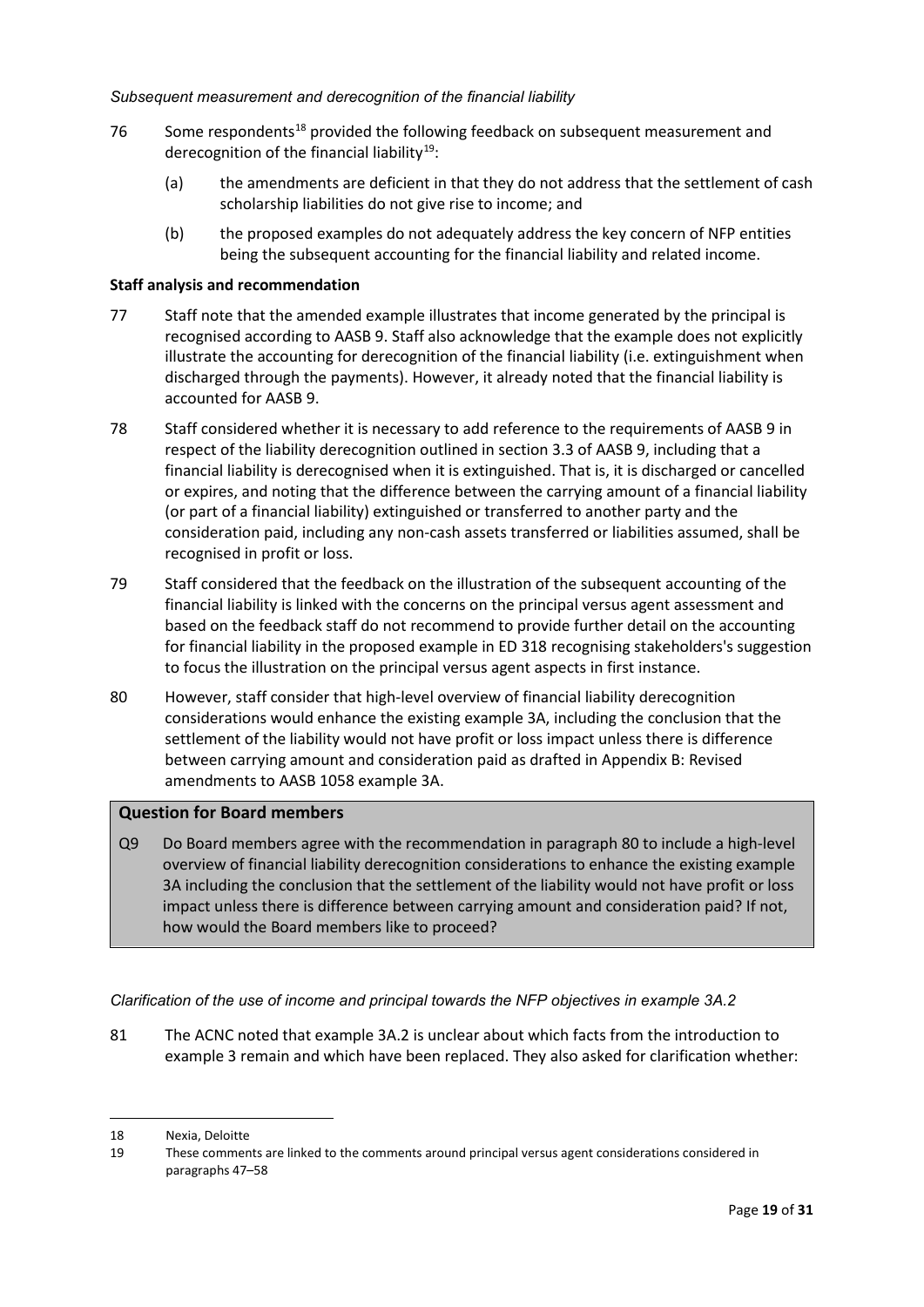- (a) if there is a requirement to reinvest the income generated by the endowment, how can the university use that income to further its objectives; and
- (b) if there is no requirement to apply the principal towards cash scholarships at the direction of alumni, does this mean the university can use the principal to further its objectives?
- <span id="page-19-0"></span>82 ACAG also recommended amending the proposed example 3A.2 to include the alternate scenario where the university has the discretion to determine the scholarship payments because it is already clear in the Standards and other illustrative examples that an endowment provided for such broad purpose as furtherance of the NFP entity objectives would be recognised as income on receipt.
- <span id="page-19-1"></span>83 Similarly, Deloitte pointed out that the example would be more helpful if it included more complexities to draw out judgemental implementation issues, such as additional terms in respect of interest income, an administrative fee charge and donation of the funds to a university foundation to be passed onto the college in order to focus the example on the principal versus agent assessment.

#### **Staff analysis and recommendation**

- 84 Staff agree that editorial change to the proposed example 3A.2 to clarify which facts remain unchanged from the base scenario would be helpful.
- 85 Staff note that the reinvestment, for example, can be in the form of income generating assets such as investments which in turn can provide income to further university objectives. Staff do not think that it needs clarification that the principal can be used to further the university objectives as this already noted in the fact pattern and the question of whether the consideration for an asset is less than fair value principally to enable the entity to further its objectives is addressed in paras. B3 and B4 of AASB 1058.
- 86 Regarding the suggestions to consider whether conclusions would change in other circumstances as suggested in paragraphs [82](#page-19-0) and [83,](#page-19-1) the staff do not recommend reflecting this feedback as this would extend the scope of the example into multiple additional scenarios.
- 87 If the Board decides to proceed with ED 318 proposals, it will be appropriate to incorporate editorial change to the proposed example 3A.2 to clarify which facts remain unchanged from the base scenario to the proposed example 3A.2.
- <span id="page-19-2"></span>88 However, recognising the feedback that the scenario illustrated in proposed example 3A.2 is not as helpful and noting that alternative proposed scenarios would extend the scope and timelines of the project, staff do not recommend proceeding further with proposed example 3A.2.

## **Question for Board members**

Q10 Do Board members agree with the recommendation in paragraph [88](#page-19-2) not to proceed further with proposed example 3A.2? If not, how would the Board members like to proceed?

## *Examples 3B, 3C and other illustrative examples in AASB 1058 and AASB 15*

<span id="page-19-3"></span>89 ACAG noted that it is not clear whether the AASB intends to retain examples 3B and 3C (based on facts in the existing example 3A) without amendment and suggested that any significant intended changes to these examples be exposed publicly. They also suggested reviewing example 3C for consistency with paras. 73–75 and F32 of AASB 15 because the example separates the income component, even though the requirements for separation do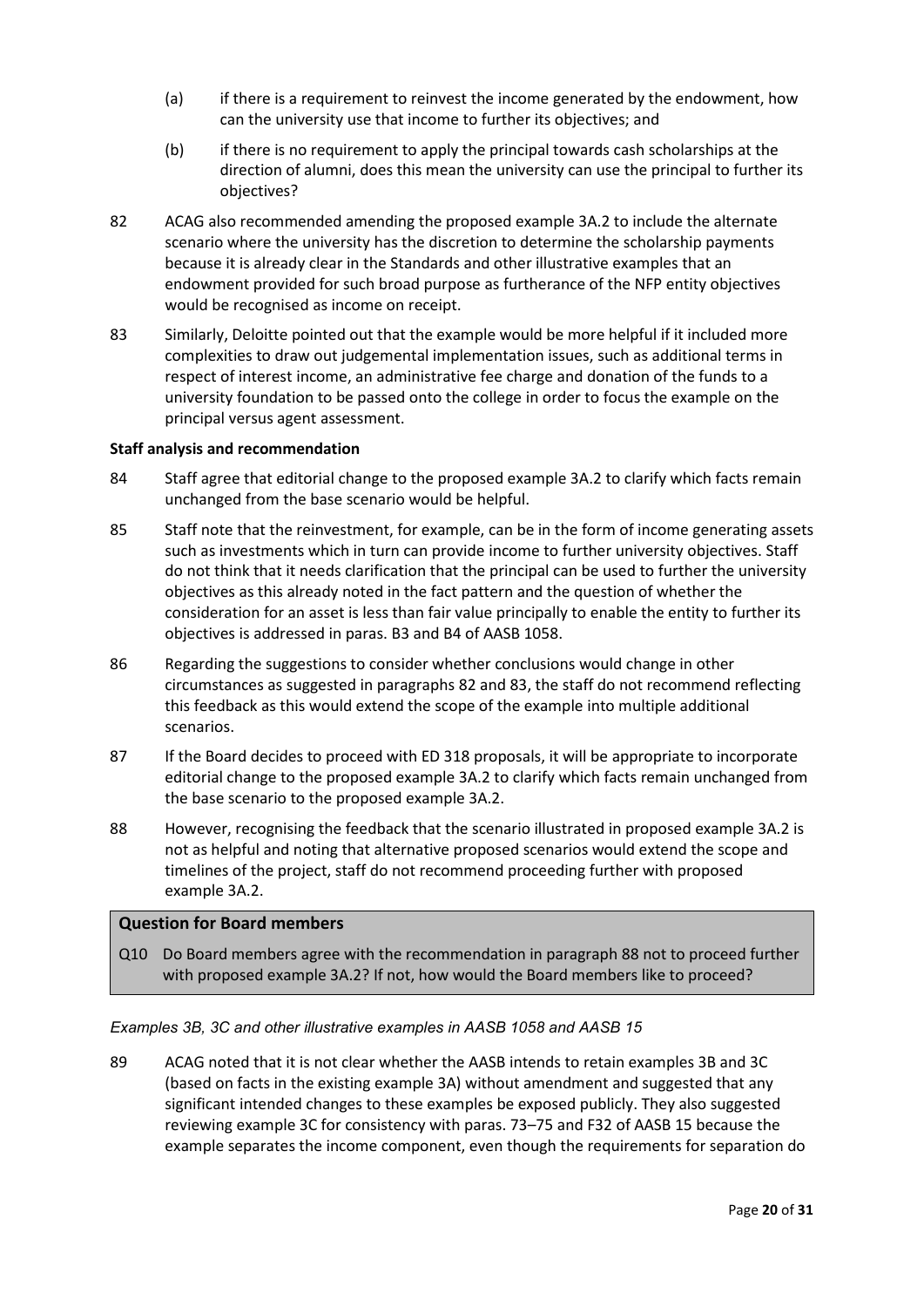not appear to be met as there is only one performance obligation and there is no separately identifiable donation component.

<span id="page-20-0"></span>90 ACAG also noted that there are similar facts and circumstances included in other existing examples in Appendix F of AASB 15 and in AASB 1058 where unspent funding received must be returned to the grantor, and the conclusion does not result in the recognition of a financial liability. ACAG believes that a financial liability should not be recognised in these existing examples unless/until a breach of the conditions has occurred or is expected. The examples identified are Appendix F, examples 2, 4 and 5 of AASB 15, and examples 6A, 7D, 8A, 9 and 11 of AASB 1058.

#### **Staff analysis and recommendation**

- 91 Staff agree that, depending on the amendments to example 3, there may be a need to clarify further and explicitly specify which facts from the scenario apply to example 3B. However, staff do not recommend amending the substance and outcomes of example 3B. Staff, therefore, do not think any re-exposure would be necessary if the changes are limited to ensuring that the fact pattern in example 3B remains intact.
- 92 Staff note that example 3C concludes that contract liability is recognised in accordance with paragraph 106 of AASB 15 and that income recognised immediately in profit or loss is for any excess of the fair value of the cash transferred (\$2 million) over that contract liability. Staff also noted that the example concludes that AASB 1058 does not apply as the consideration is solely performance obligation within the scope of AASB 15. Staff acknowledge that it would be helpful to clarify how the contract liability was measured at initial recognition and whether the difference recognised in profit or loss represents the time value of money or something else. However, staff note that no other respondents raised this matter and, therefore, the concern the stakeholder raised does not appear to be common.
- 93 In respect of the other examples, the stakeholder pointed out in relation to the nonrecognition of the financial liability, staff note that:
	- (a) Examples 2 and 4 in AASB 15 and example 7D in AASB 1058 the scenarios illustrated in the examples result in the agreements being within the scope of AASB 15 with the consideration fully allocated to the performance obligations to deliver goods or services. This is different to the example 3, where the agreement is in the scope of AASB 1058 and therefore requires identification of related amounts, including those in accordance with AASB 9.
	- (b) Examples 5A and 5B in AASB 1058 illustrate agreements in the scope of AASB 1058. Example 5A does not conclude whether the financial liability arises on initial recognition. However, example 5B concludes that the financial liability is recognised.
	- (c) Examples 6A and 8A in AASB 1058 staff note that example 6A concludes that there is no financial liability for the potential breach of contract as the charity has discretion not to spend money before the specified date in future. Example 8A stipulates that the grant is funding a service delivery (education programs), in contrast with example 3A, which stipulates passing on cash scholarships, and is already noted in paragraph IE3 of AASB 1058 immediately preceding example 3A. Staff also note that the proposed amendments to example 3A result in the financial liability on demand, which is not the case in examples 6A and 8A. However, staff acknowledge that it would require further analysis and consideration of the implication of the proposed amendments to example 3A on example 6A, focusing on assessing whether and when the contractual obligation to deliver cash to another party arises. Staff think such matter should be addressed by the PIR as it may include consideration of the scope of applicable accounting Standards, including AASB 1058.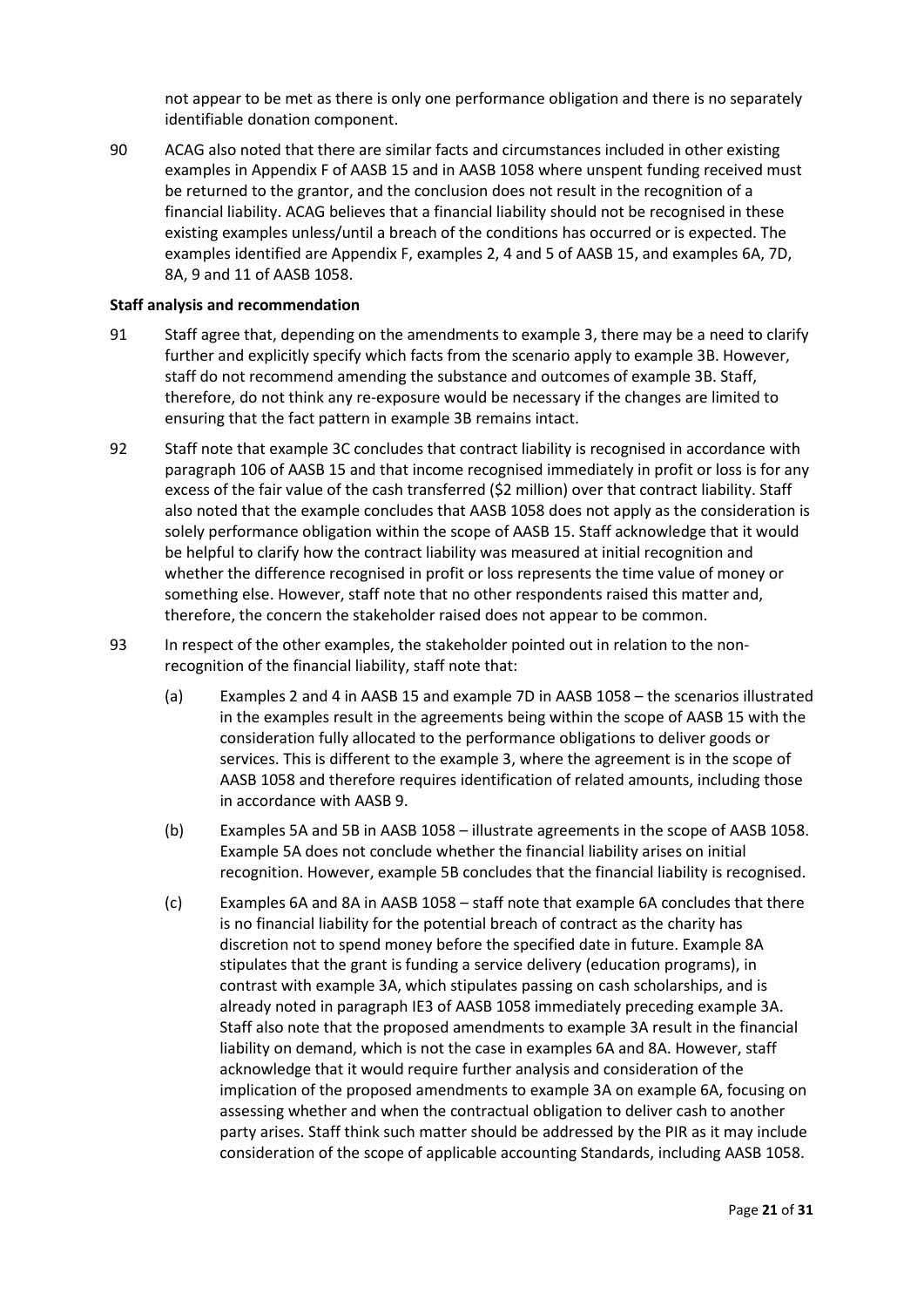- (d) Examples 9 and 11 in AASB 1058 example 9 is a 'capital grant' scenario. Para. 16 of AASB 1058 requires recognition of a liability after any related amounts are recognised and stipulates that the grant is to be used to construct a recognisable non-financial asset instead of the obligation to deliver cash to another party. Similarly, example 11 illustrates a grant to fund research to develop intellectual property.
- 94 Staff acknowledge that the assessment of whether and when the obligation to deliver cash arises requires judgement if the contract is the scope of AASB 1058. Ultimately, any goods, services and assets acquired or delivered in line with the contract may require an outlay of cash. However, notably, these goods, services and assets may also be delivered through other means other than cash outlay (e.g. volunteer/unpaid services). They, therefore, may not necessarily result in the transfer of cash or financial asset.
- <span id="page-21-0"></span>95 Therefore, staff recommend that, in response to the feedback summarised in paragraphs [89](#page-19-3) an[d 90,](#page-20-0) no changes to the examples are made other than editorial clarification to ensure the scenario in example 3B remains intact if needed to defer the wider review of existing illustrative examples to the PIR.

#### **Question for Board members**

Q11 Do Board members agree with the recommendation in paragraph [95](#page-21-0) that no changes to the other examples are made other than editorial clarification to ensure the scenario in example 3B remains intact if needed and to defer the wider review of existing illustrative examples to the PIR? If not, how would the Board members like to proceed?

#### *Other drafting and editorial comments*

- <span id="page-21-2"></span><span id="page-21-1"></span>96 Some stakeholders noted several other comments, including editorial changes required in respect of proposed AASB 1058 illustrative examples in ED 318:
	- (a) the word 'for' in the second sentence of the accounting treatment section on page 11 should not be deleted (ACNC);
	- (b) the text in example 3A.2 may be confusing, because the example title says 'income under AASB 1058', but the accounting treatment section says 'as income immediately in profit or loss on recognition of the financial asset in accordance with AASB 9' (ACNC); and
	- (c) it should be clarified that the NFP should not recognise income on a gross basis if the financial liability is recognised and respective journal entries should be added for clarity on interest income, accretion of the liability and disbursement of scholarships (PwC, ACAG, KPMG, BDO, HoTARAC),

#### **Staff analysis and recommendation**

- 97 Staff agree with the editorial change in paragraph [96\(a\).](#page-21-1) In respect of the feedback noted in paragraph [96\(b\),](#page-21-2) staff agree the example 3A.2 should clarify that no related amount is recognised in accordance with AASB 9 or other Standards to avoid potential confusion that income is recognised under AASB 9, rather than AASB 1058.
- <span id="page-21-3"></span>98 Based on the varied feedback on the existing example 3A and proposed example 3A.1 as well as given the current scenario is not specific enough to provide such details as discussed in paragraph [71,](#page-17-1) staff do not recommend to include further details on the accounting for the financial liability such as the journal entries other than high-level overview overview of financial liability derecognition considerations as recommended in paragrap[h 80](#page-18-0) .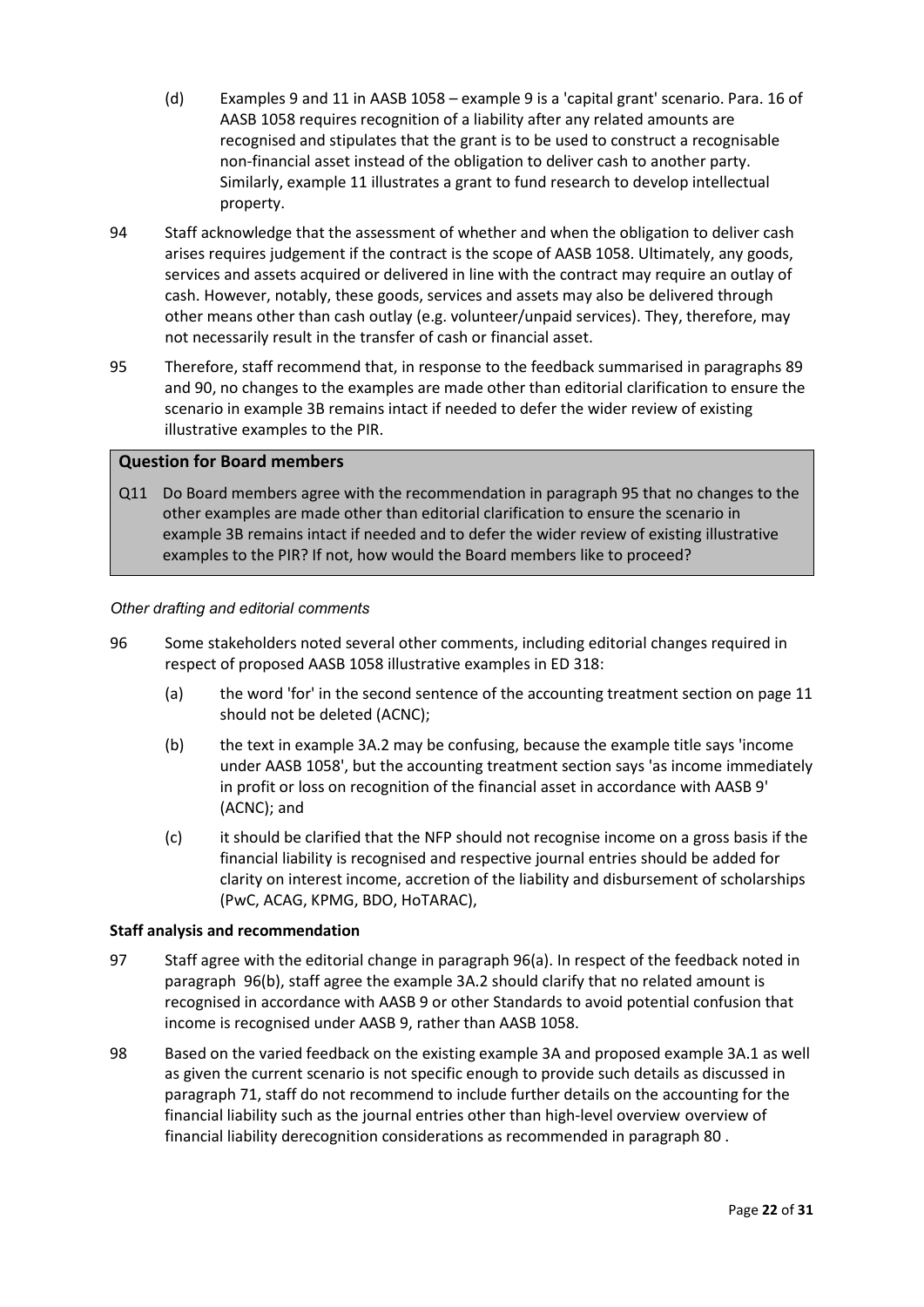<span id="page-22-0"></span>99 Staff recommend that the proposed amendments in the "Accounting treatment" section in the first paragraph on page 11 of ED 318 are incorporated into the existing example 3A as drafted in Appendix B**:** [Revised amendments to AASB 1058 example 3A.](#page-29-0)

## **Question for Board members**

Q12 Do Board members agree with the recommendation in paragraphs [98](#page-21-3) and [99,](#page-22-0) that the proposed amendments in section "Accounting treatment" in the first paragraph on page 11 of ED 318 are incorporated into the existing example 3A? If not, how would the Board members like to proceed?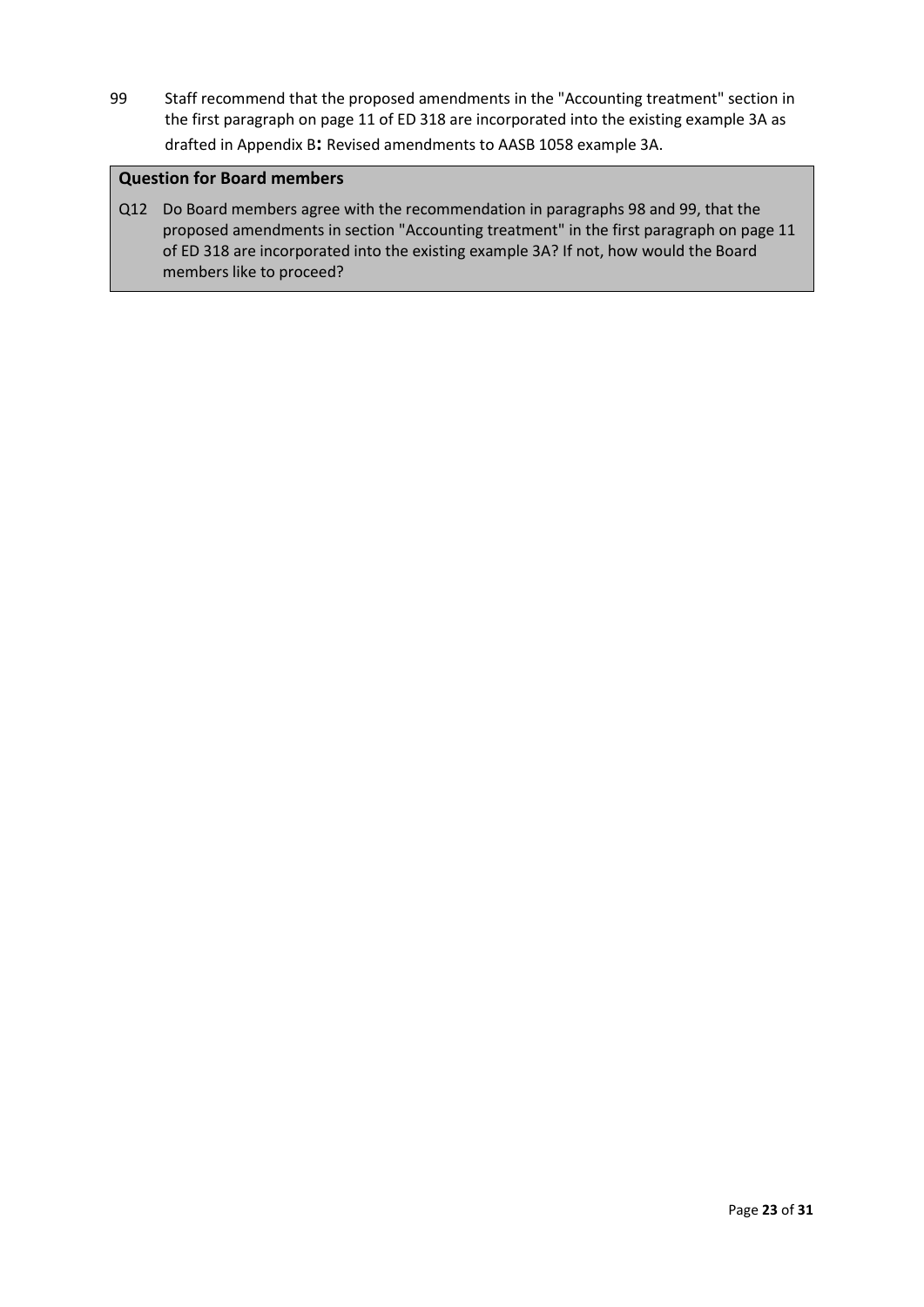## <span id="page-23-1"></span>**Part C – Concessionary leases**

- <span id="page-23-0"></span>100 As noted in paragraph [17,](#page-5-0) almost all respondents agreed with the proposal in respect of ROU assets arising from concessionary leases of NFP private sector entities that the current accounting policy choice should be retained on an ongoing basis and the current disclosures are sufficient (nine agreed and one did not comment).
- 101 Relating to the proposal in respect of disclosures for ROU assets arising from concessionary leases of NFP public sector entities, all ten respondents agreed that disclosures are sufficient. However, one respondent (HoTARAC) urged the AASB to afford the public sector NFP reporters the same relief regarding the initial measurement of ROU assets arising from concessionary leases, at the same time as for the NFP private sector entities. This feedback is analysed in further detail below.

## *Concessionary leases (not-for-profit public sector lessees)*

- 102 HoTARAC disagreed with the decision to defer a decision regarding NFP public sector ROU assets arising from concessionary leases as the optional treatment, made permanent for the NFP private sector, should equally be made permanent to the NFP public sector reporters at the same time, on the following basis:
	- (a) Since adopting AASB 1058 and AASB 16 *Leases* from 1 July 2019, public sector reporters have availed themselves of the relief afforded under AASB 2018-8. No apparent information gap arose by reporting ROU assets under concessionary leases at cost. The benefit of having fair value information about concessionary leases to public sector financial statements users is questionable, considering the complexity and potential future cost involved in determining fair values for these ROU assets.
	- (b) The IPSASB leases project, and its related concessionary leases consideration is ongoing. Although this project may provide a useful reference point in the future, public sector NFP reporters also require certainty (like their private sector counterparts) in the short term for budgeting, accountability and future policy purposes. Even if the IPSASB direction is significantly different to the existing one adopted by the AASB, HoTARAC believes that certainty of treatment is more imperative than comparability with IPSASB reporters.
	- (c) HoTARAC had previously indicated to the AASB that the number of arrangements, the relative informal documentation supporting these arrangements and the practicality of enforceability within the sector would make the removal of the optional relief from recording ROU assets under concessionary leases at fair value too costly and time consuming, when compared to the benefit.

## **Staff analysis and recommendation**

- 103 Staff highlight that the Board noted concerns raised by public sector stakeholders regarding the difficulty of measuring the fair value of historical concessionary leases when developing ED 318 proposals. After this consideration, however, the Board decided not to propose grandfathering concessionary leases currently in place from a possible future fair value requirement unless the Board decides to remove the accounting policy choice to initially measure ROU assets arising under concessionary leases at cost.
- 104 Staff note that the stakeholders' feedback does not provide new significant information beyond the information provided i[n staff paper 11.2](https://aasb.gov.au/media/ftkjme15/11-2_sp_concessionaryleases_m184_pp.pdf) *Initial measurement of the right of use assets under concessionary leases* presented at the November 2021 AASB meeting. That staff paper noted why the decision about initial measurement of new concessionary leases should be deferred until the Board decides whether additional guidance on how to measure the fair value of such assets. The reasons include: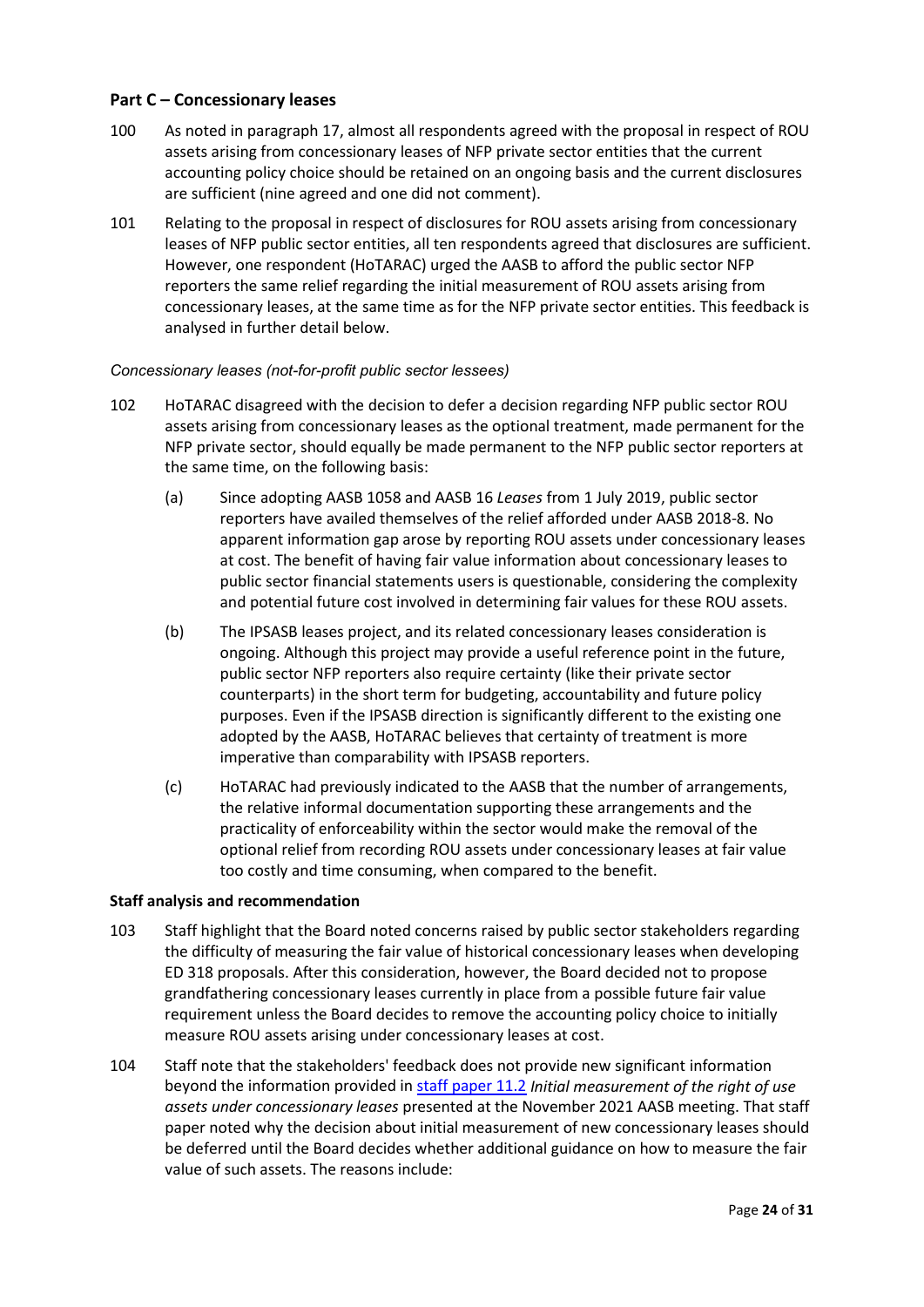- (a) whilst public sector entities have knowledge and experience in applying AASB 13 principles in measuring the fair value of other non-financial assets, the additional guidance might still be necessary to help reduce cost and effort in estimating the fair value of concessionary ROU assets, particularly leases with restrictions or leases of specialised assets;
- (b) if the Board decides to issue such additional guidance, and if it agrees with grandfathering existing concessionary leases from the fair value requirement, the cost to obtain fair value measurements of ROU assets of new concessionary leases might not be significant because lessees would be able to ensure the necessary terms and conditions are appropriately documented in the lease agreement of any new concessionary leases; and
- (c) some lessors might be another public sector entity. Consequently, the NFP public sector lessee would likely be able to obtain fair value information about the lease asset from the lessor, which may assist in measuring the fair value of the associated ROU asset.
- <span id="page-24-0"></span>105 Staff consider the reasons that the Board considered when making ED 318 are still relevant. Accordingly, staff recommend to proceed with proposals as exposed in ED 318 and do not recommend to amend the proposals in respect of public sector ROU assets from concessionary leases.

## **Questions for Board members**

Q13 Do Board members agree with the recommendation in paragraph [105](#page-24-0) to proceed with proposals as exposed in ED 318 and not to amend the proposals in respect of public sector ROU assets from concessionary leases? If not, how would Board members like to proceed?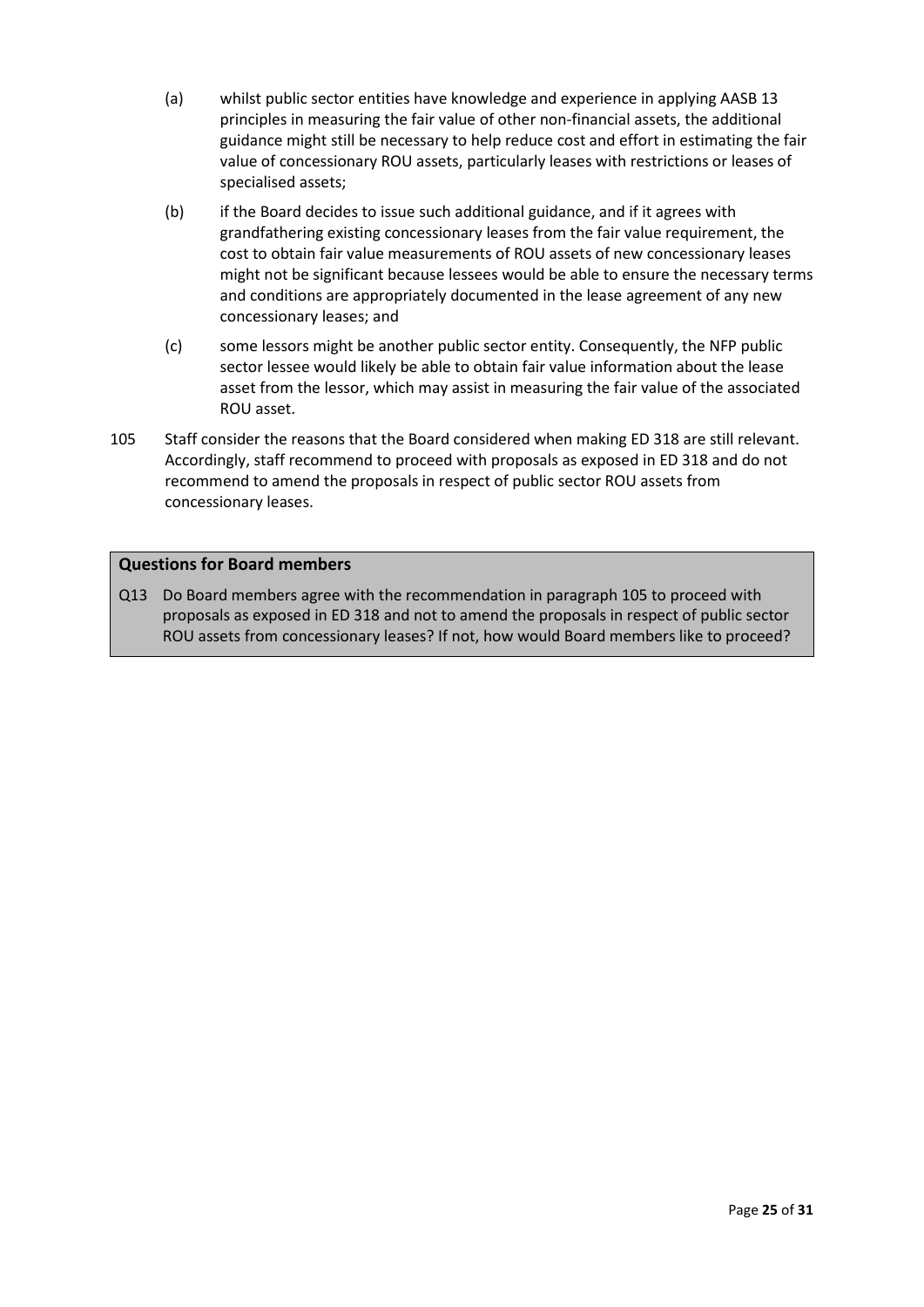## **Next Steps**

### *Due process*

- <span id="page-25-0"></span>106 Subject to the Board's decisions with respect to Questions 1–13 above, staff considered whether the amendments can be finalised or whether they should be reexposed either through a new consultation process (see paragraph 7.7.1) or through a "fatal flaw" limited exposure.
- 107 After consideration of the requirements of the AASB [Due Process Framework](https://aasb.gov.au/admin/file/content102/c3/AASB_Due_Process_Framework_09-19.pdf) para. 7.7.1 considering criteria for re-exposure such as the extent of new substantive issues, the extent of change to original proposals, the extent of input from stakeholders and any new evidence on the extent and nature of the issue, staff think that the issuance of the final proposals for public comment is warranted in respect of changes to example 3A in AASB 1058 despite the amendments relate to non-mandatory part of the Standard.
- 108 Staff recommend re-exposure through a fatal-flaw review draft after considering requirements of para. 7.6.7 of Due Process Framework to provide a short period for public comment to identify any unintended consequences of the proposals. Staff note that the minimum comment period for a fatal-flaw review draft is two weeks (para. 6.5(d) of Due Process Framework).

### **Question for Board members**

- Q14 Do Board members agree with the recommendation to issue a fatal-flaw review draft with a comment period of two weeks? If not, how would the Board members like to proceed?
- <span id="page-25-1"></span>109 Subject to Board members' agreement with the staff recommendations in this paper, staff recommend following next steps, including issuing a fatal-flaw review draft for public comment and subsequently proceeding to the ballot version draft version of an Amending Standard for voting. Therefore, staff suggest the following timeline:

| Staff to prepare a ballot draft version of the Fatal-<br>Flaw Review Draft for consideration by the Board<br>subcommitee members out-of-session (two-week<br>comment period). | Week commencing 11 April 2022 |
|-------------------------------------------------------------------------------------------------------------------------------------------------------------------------------|-------------------------------|
| The Board subcommittee members' approval of the<br>ballot draft version of the Fatal-Flaw Review Draft<br>are due.                                                            | Week commencing 25 April 2022 |
| Staff to finalise issue the Fatal-Flaw Review Draft<br>with two-week comment period.                                                                                          | Week commencing 2 May 2022    |
| Staff to consider stakeholder feedback on the Fatal-<br>Flaw Review Draft                                                                                                     | Week commencing 23 May 2022   |
| Staff to circulate a ballot draft version of the<br>Amending Standard for out-of-session voting (one-<br>week voting period).                                                 | Week commencing 30 May 2022   |
| Votes on the ballot draft version of the Amending<br>Standard are due.                                                                                                        | Week commencing 6 June 2022   |
| Staff to finalise and issue the Amending Standard.                                                                                                                            | Week commencing 13 June 2022  |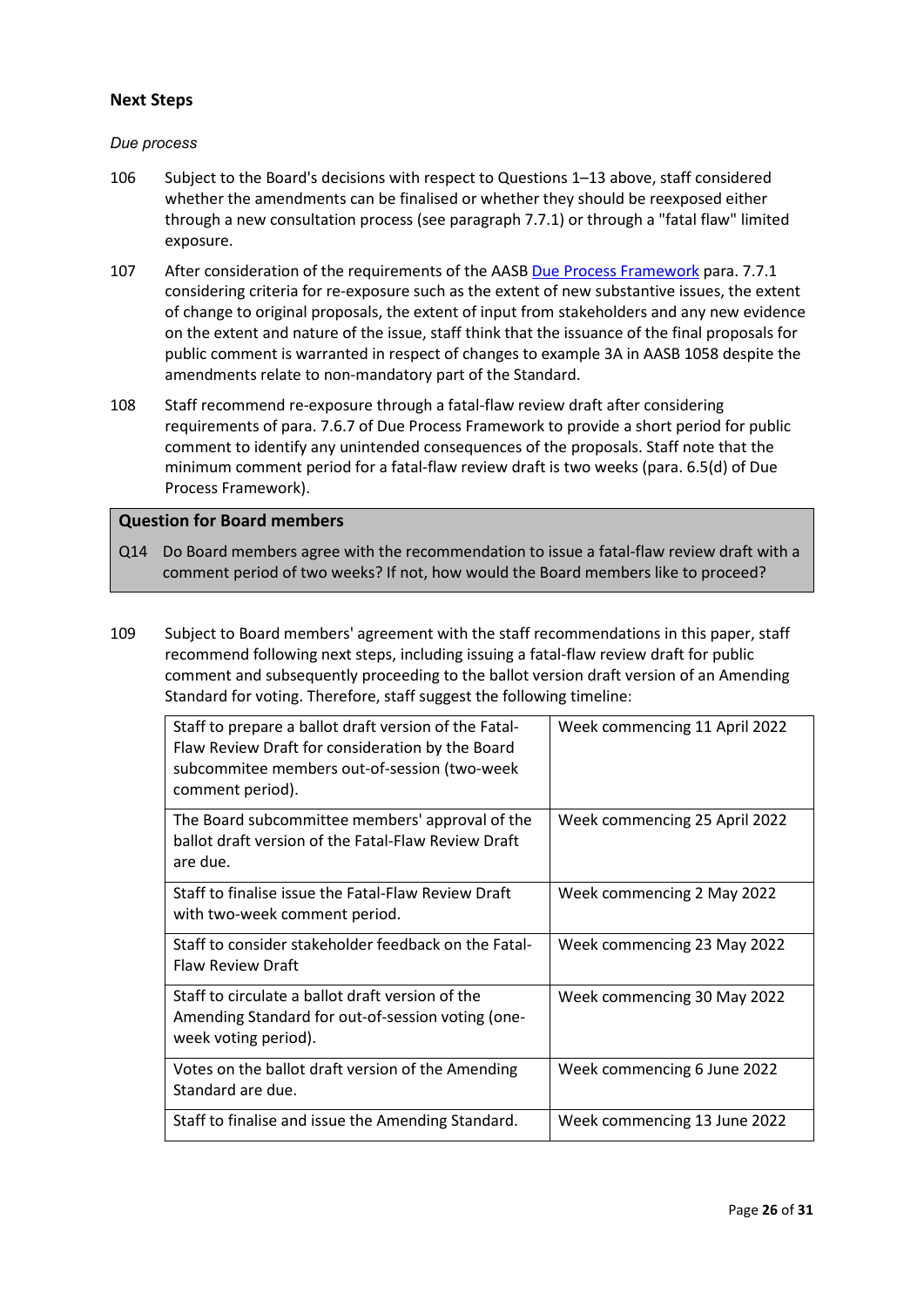## **Questions for Board members**

- Q15 Do Board members agree with the staff recommendation in paragraph [109](#page-25-1) to prepare a ballot draft version of the Fatal-Flaw Review Draft for approval with two-week comment period?
- Q16 Do Board members agree for the Board subcommittee to approve the Fatal-Flaw Review Draft out of session?
- Q17 Do Board members have any other comments on the suggested next steps and timeline?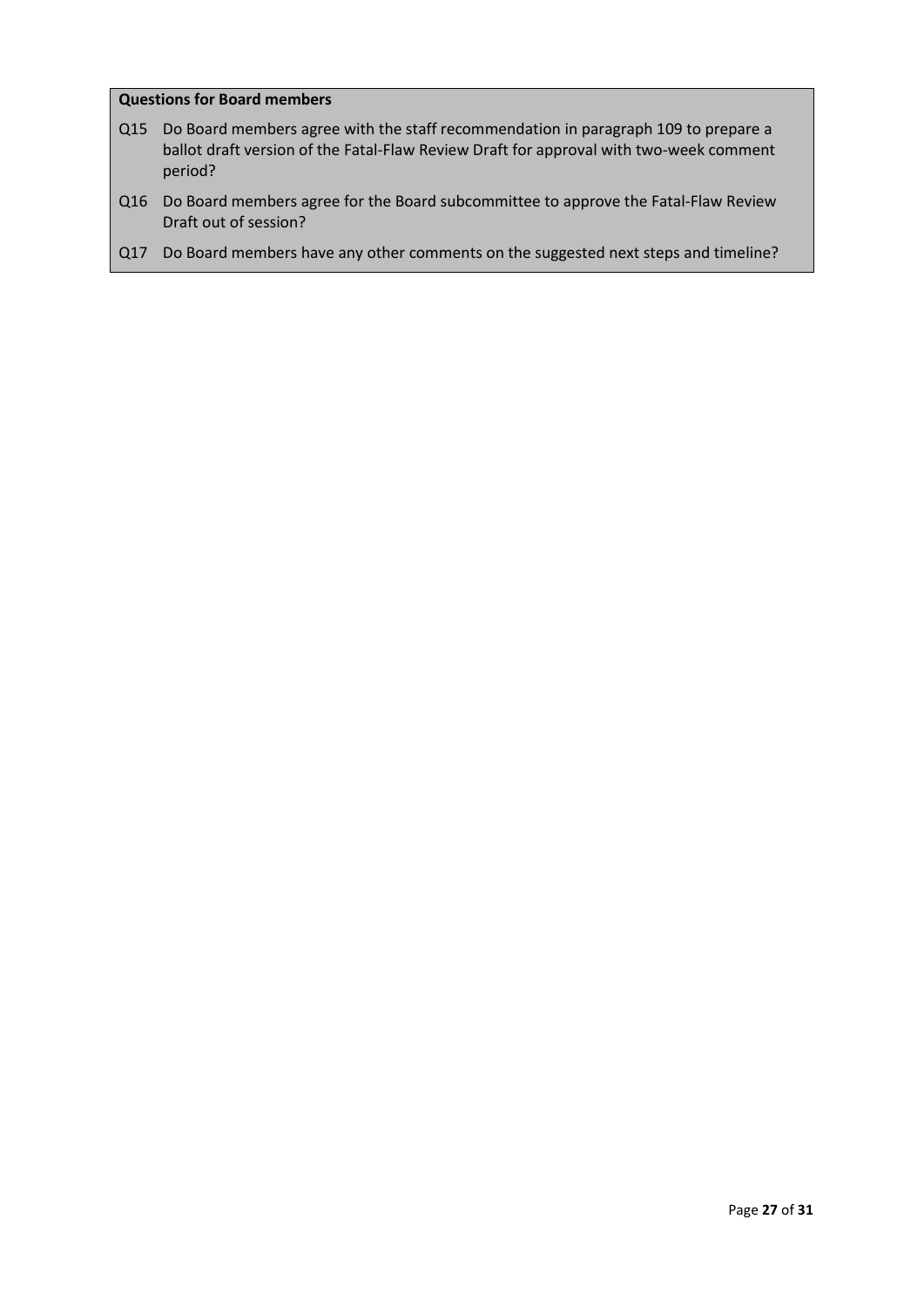# <span id="page-27-0"></span>**Appendix A: Revised amendments to AASB 15 example 7A**

- IE4A Example 7A illustrates application of the requirements of AASB 15 to transactions where a not-for-profit entity charges upfront fees to customers or members as part of the goods and services offered. The following are examples of upfront fees:
- (a) joining fees at clubs and membership bodies;
- (b) enrolment fees at schools; and
- (c) other establishment or set-up fees where the fee is paid at or near contract inception and the customer can renew the contract each year without paying an additional fee.

Where the goods or services to which the upfront fee relates are in the scope of AASB 15, the recognition of the upfront fee as revenue depends on whether the payment of the fee relates to a transfer of distinct goods or services to the customer that meets the definition of a performance obligation. In many cases, even though a non-refundable upfront fee relates to the activity that an entity is required to undertake to fulfil the contract, that activity may be an administrative task that does not necessarily result in the transfer of a promised good or service to the customer.

#### **Example 7A—Upfront fee charged by an organisation**

An organisation offers enrolment to prospective clients for the services it provides. Upon accepting an offer of enrolment, the prospective client must pay an upfront fee (sometimes referred to as an 'acceptance fee', 'entry fee' or 'enrolment fee'). The enrolment form sets out the following terms and conditions relevant to the fee:

- upon payment of the fee, future service is guaranteed for the client to commence in the agreed-upon year and for the period of the contract, being 2 years;on an ongoing basis.
- the fee is non-refundable and non-transferable; and
- the fee is not offset against any future fees that are charged on an ongoing basis for continued access to the services.

The analysis below sets out the process followed by not-for-profit entities in determining the accounting treatment for upfront fees charged. The process does not specifically discuss any particular fee and is applied in the context of the relevant facts and circumstances of an entity's upfront fees. Note: the term customer is used in the analysis to cover all counterparties to an agreement, for example members or students.

#### Analysis

#### *Is the contract within the scope of AASB 15* Revenue from Contracts with Customers*?*

The entity first considers whether the agreement with the customer is within the scope of AASB 15, by referring to AASB 15 paragraphs 9–21 and F5–F19 to determine whether there is a contract with a customer:

- Is there a customer who has promised consideration in exchange for goods or services from the entity and is the promise to transfer goods or services sufficiently specific? (AASB 15, paragraphs 9, Aus9.1 and F5–F7)
- Is there a written, oral or implied agreement, such as an application form or other document? (AASB 15, paragraphs 10 and F8–F9)
- Does the agreement create enforceable rights and obligations for the parties? For example, could the customer either enforce the agreement or obtain other remedy under Australian law if the promised service was not delivered? (AASB 15, paragraphs 10 and F10–F18).

In many cases where there will be an ongoing relationship with the customer following payment of the upfront fee, such as annual fees to access a service, revenue would be recognised in accordance with AASB 15. If multiple agreements are in place, for example an agreement for a joining fee and a separate agreement for the annual membership fee, then the guidance in paragraph 17 of AASB 15 should be considered in relation to combining the agreements for accounting purposes.

*What are the performance obligations in the contract, and are the activities associated with the non-refundable upfront fee one of these performance obligations?*

The entity considers the guidance on:

- accounting for non-refundable fees in AASB 15, paragraphs B48–B51; and
- identifying performance obligations in AASB 15, paragraphs 22–30 and F20–F27;

to determine whether the upfront fee relates to the transfer of a good or service separate to the provision of services in the future.

In performing this analysis, the entity notes that performance obligations do not include activities that an entity must undertake to fulfil a contract (e.g. setting up a customer on the system, printing membership cards and similar) unless those activities transfer a good or service to the customer (AASB 15, paragraph 25). The non-refundable fee might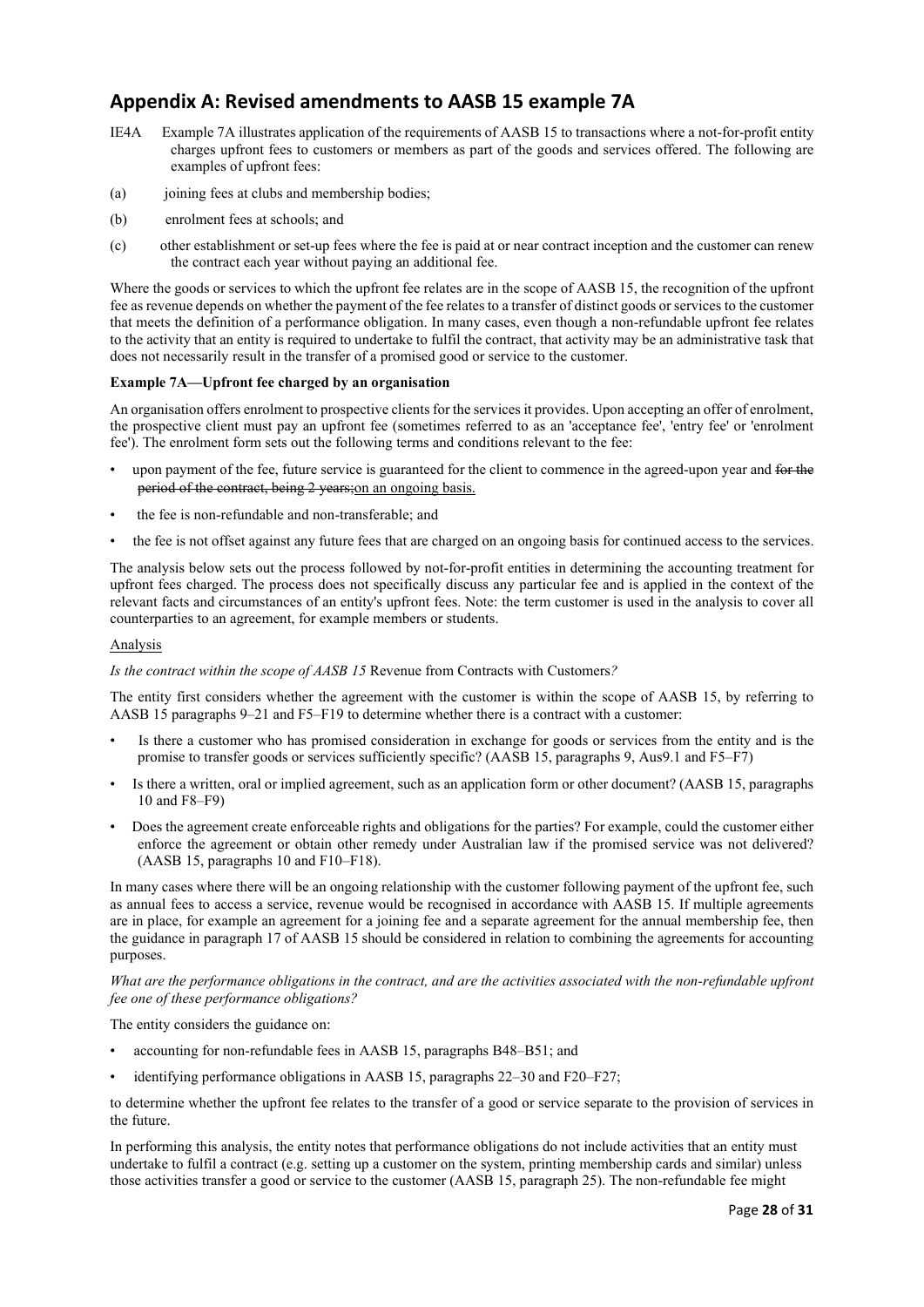cover internal administrative activities that enable the entity to provide future services to the customer. However, these activities do not transfer a promised good or service to the customer separate from the provision of future services and are therefore do not satisfy not a separate performance obligation (AASB 15, paragraph B4951). If this is the case, the entity concludes that the non-refundable upfront fee – to the extent it relates to the internal administrative services – does not represent a payment for a separate performance obligation but is in substance an advance payment for future services.

In other circumstances, some or all of the upfront fee may relate to a separate performance obligation or obligations, whether satisfied at or near contract inception or otherwise.

#### *How is the revenue for the upfront fee recognised?*

Where the activity does not result in a transfer of a good or service to the customer that satisfies a separate performance obligation and the upfront fee is an advance payment for performance obligations to be satisfied in the future, the upfront fee is recognised as revenue as these future services are provided, that is, over the period in which the performance obligation is satisfied. If the entity has charged the non-refundable fee in part as compensation for costs incurred in setting up a contract (or other administrative tasks) and those setup activities are not a separate performance obligation, they should be disregarded when measuring progress towards completion of the services (AASB 15, paragraph B51). The revenue recognition period will extend beyond the initial contractual period if the entity grants the customer the option to renew the contract and that option provides the customer with a material right (e.g. no requirement to pay a further joining fee on renewal) (AASB 15, paragraphs B40 and B49). Annual fees charged to access the services will be recognised as revenue over the period that the services are provided.

In the circumstances where some or all of the upfront fee relates to a separate performance obligation or obligations, the relevant portion of the upfront fee is recognised as revenue when the separate performance obligations are satisfied.

#### Accounting treatment

The organisation applies AASB 15 paragraphs 9–21 and F5–F19 and concludes that the agreement is within the scope of AASB 15, as:

- there is a customer the client who has promised consideration in exchange for future services (an ordinary activity of the organisation) to be provided to a specified recipient (seeAASB 15, paragraphs 6 and F6–F7); and
- a contract exists, as there is a written agreement (see AASB 15, paragraphs 10 and F8–F9) that creates enforceable rights and obligations for the client to receive services in the agreed-upon years. Despite the fee being nonrefundable, the client would could either enforce the agreement or obtain remedy under Australian law if the organisation did not provide services in the agreed-upon years (seeAASB 15, paragraphs 10 and F10–F18).

The organisation considers the guidance on accounting for non-refundable fees in AASB 15 paragraphs B48–B51 and refers to paragraphs 22–30 and F20–F27 to assess whether the upfront fee relates to the transfer of a good or service separate to the provision of services in the future.

The organisation concludes that the non-refundable upfront fee does not relate to an activity that represents a separate performance obligation (see paragraph 25), therefore the fee is included in the consideration for the performance obligation(s) in the agreement (to provide future services). , but is instead an advance payment for future services. Therefore, tThe upfront fee is treated as an advance payment for future services and is recognised as revenue as the future services are provided over the two-year contract period over the period of ongoing services. (see paragraphs 30 and B49).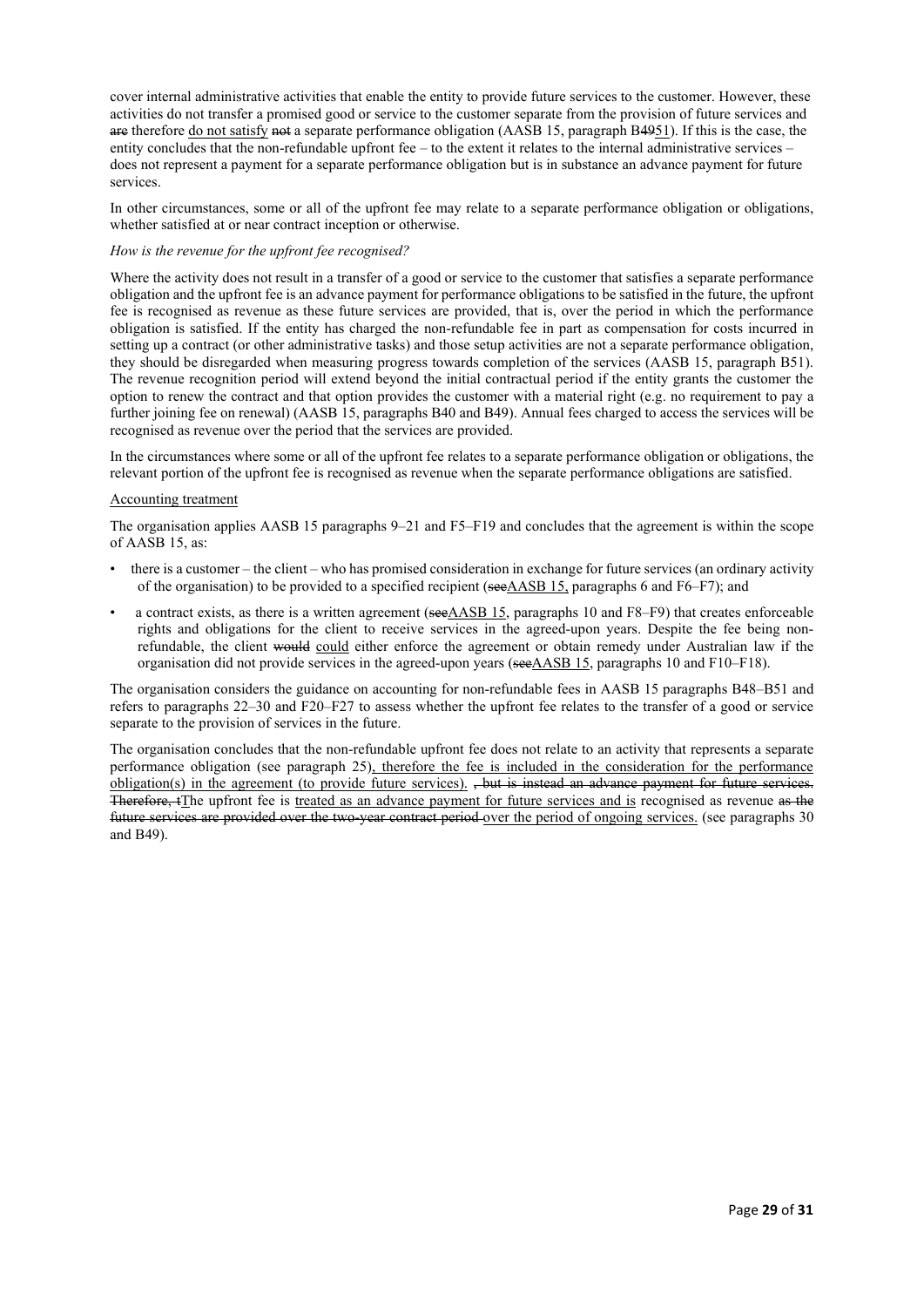# <span id="page-29-0"></span>**Appendix B: Revised amendments to AASB 1058 example 3A**

An alumnus transferred \$2 million cash to University A as an endowment. Under the terms of the endowment:

- the \$2 million cash can be invested at the university's discretion;
- subject to preserving the real value of the principal, all income generated from investing the principal is required to be applied towards cash scholarships of \$20,000 per student for the student to use at their discretion; and
- if the university breaches the terms of the endowment, the university is required to return the real value of the principal to the alumnus.

#### Scope and asset recognition

University A determines:

- it has an enforceable agreement with the alumnus, as the university can be required to return the endowment in the event it breaches the terms under which it was given;
- the \$2 million endowment is an asset the university acquired for no consideration to further the objectives of the university. Accordingly, the endowment is within the scope of AASB 1058; and
- it controls a financial asset (\$2 million) within the scope of AASB 9 and it recognises the financial asset for the endowment received in accordance with the requirements of paragraph 3.1.1 of AASB 9. This follows university's consideration whether it became party to the contractual provisions of the financial instrument and whether it controls the financial asset, for example whether it has the legal right to the asset and whether it controls the benefits from the asset.

#### **Example 3A – Financial instrument (cash scholarships, not goods or services)**

Based on the facts and circumstances outlined above, as the income generated from the principal amount (excluding the income required to preserve the real value of the principal) must be applied towards funding cash scholarships at some time in the future (at its discretion), the university considers whether it should recognised a financial instrument (i.e. whether it has incurred a financial liability under AASB 9 as a related amount in accordance with paragraph 3.1.1 of AASB 9). University considers whether it has a contractual obligation to deliver cash to another party and whether it does not not have an unconditional right to avoid delivering cash to settle this contractual obligation in accordance with AASB 132 .

The university also considers whether derecognition of the financial asset is appropriate under Chapter 3 'Recognition and derecognition' of AASB 9, instead of the recognition of a financial liability. As the univeristy agreed to apply the endowment towards cash scholarships, the university considers whether it has transferred the financial asset to scholarship recipients. When making such assessment, the university considers whether it had transferred the contractual right to receive the cash flows from the financial asset or whether it retained the contractual rights to receive those cash flows but assumed a contractual obligation to pay the cash flows in the arrangement that meets requirements of paragraph 3.2.5 of AASB 9 (i.e. whether it had entered a 'pass-through arrangement'). Depending on the outcome of this assessment, the university then considers other requirements of Chapter 3 'Recognition and derecognition' of AASB 9.

In this example, no transfer of specific goods or services is required under the terms of the endowment. The scholarship is paid in cash rather than through the provision of goods or services. Accordingly, the university determines that it does not have a contract with a customer (the alumnus) that would be accounted for in accordance with AASB 1058.

Similarly, the endowment does not give rise to the following types of related amounts:

- a contribution by owners, as the alumnus does not control or have an ownership interest in the university;
- a lease liability as defined in AASB 16, as the endowment does not provide a right to use a specified asset; and
- a provision within the scope of AASB 137, as the agreement provides legal obligations and there are no other constructive obligations that are sufficiently specific to consider.

#### Accounting treatment

In accordance with paragraph 9, University A accounts for the endowment under AASB 9. In accordance with paragraph B13, any difference between the fair value of the asset recognised and the consideration paid for the asset after deducting any other related amounts (being the difference between the \$2 million financial asset recognised and a related financial liability recognised would be accounted for under AASB 9 as income in accordance with paragraph 10, unless another Standard addresses the accounting for the difference, such as the "day one gain/loss" requirements